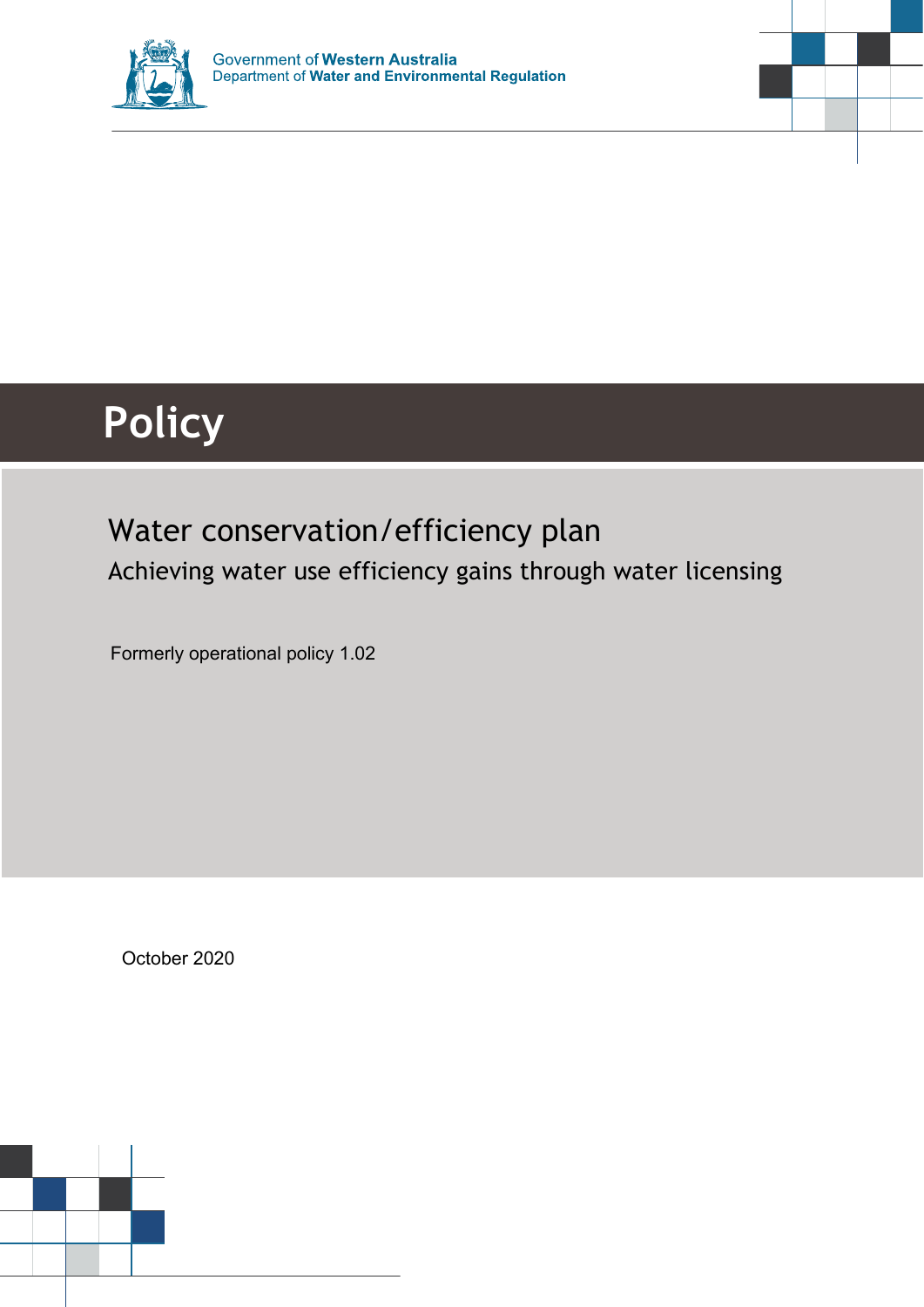Department of Water and Environmental Regulation 8 Davidson Terrace

Joondalup Western Australia 6027

Telephone +61 8 6364 7000 Facsimile +61 8 6364 7001

National Relay Service 13 36 77 www.dwer.wa.gov.au

© Government of Western Australia

#### September 2020

This work is copyright. You may download, display, print and reproduce this material in unaltered form only (retaining this notice) for your personal, non-commercial use or use within your organisation. Apart from any use as permitted under the *Copyright Act 1968*, all other rights are reserved. Requests and inquiries concerning reproduction and rights should be addressed to the Department of Water and Environmental Regulation.

#### FIRST 115742

For more information about the implementation of this policy, contact: Principal Policy Officer, Water Policy branch, or your local regional office, listed under ['Regional enquiries'.](#page-41-0)

#### **Disclaimer**

This document has been published by the Department of Water and Environmental Regulation. Any representation, statement, opinion or advice expressed or implied in this publication is made in good faith and on the basis that the Department of Water and Environmental Regulation and its employees are not liable for any damage or loss whatsoever which may occur as a result of action taken or not taken, as the case may be in respect of any representation, statement, opinion or advice referred to herein. Professional advice should be obtained before applying the information contained in this document to particular circumstances.

This publication is available at [www.dwer.wa.gov.au](http://www.dwer.wa.gov.au/) or for those with special needs it can be made available in alternative formats such as audio, large print, or Braille.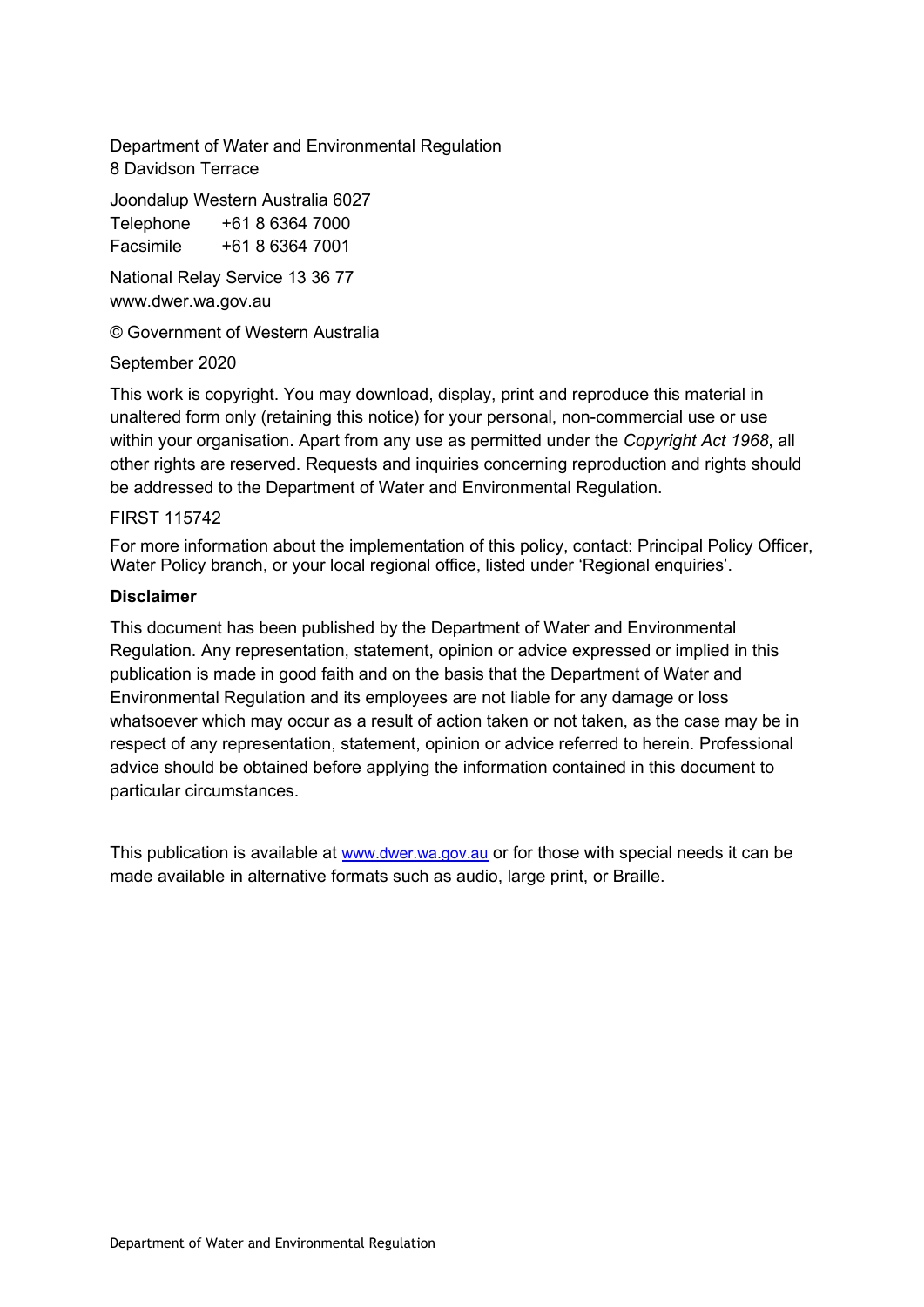

The Department of Water and Environmental Regulation (the department) has implemented a policy framework across all of its regulatory documents. The framework provides a clear and structured document hierarchy, which details how the department and its stakeholders should apply the different types of documents within the hierarchy.

As part of the implementation of this framework, this document has been updated with a new format to show how the document is classified within the framework.

The content of the document has not been changed and remains the department's position.

For more information on the policy framework refer to the department's website here: *[www.dwer.wa.gov.au.](http://www.dwer.wa.gov.au./)* 

This document was previously published in October 2019.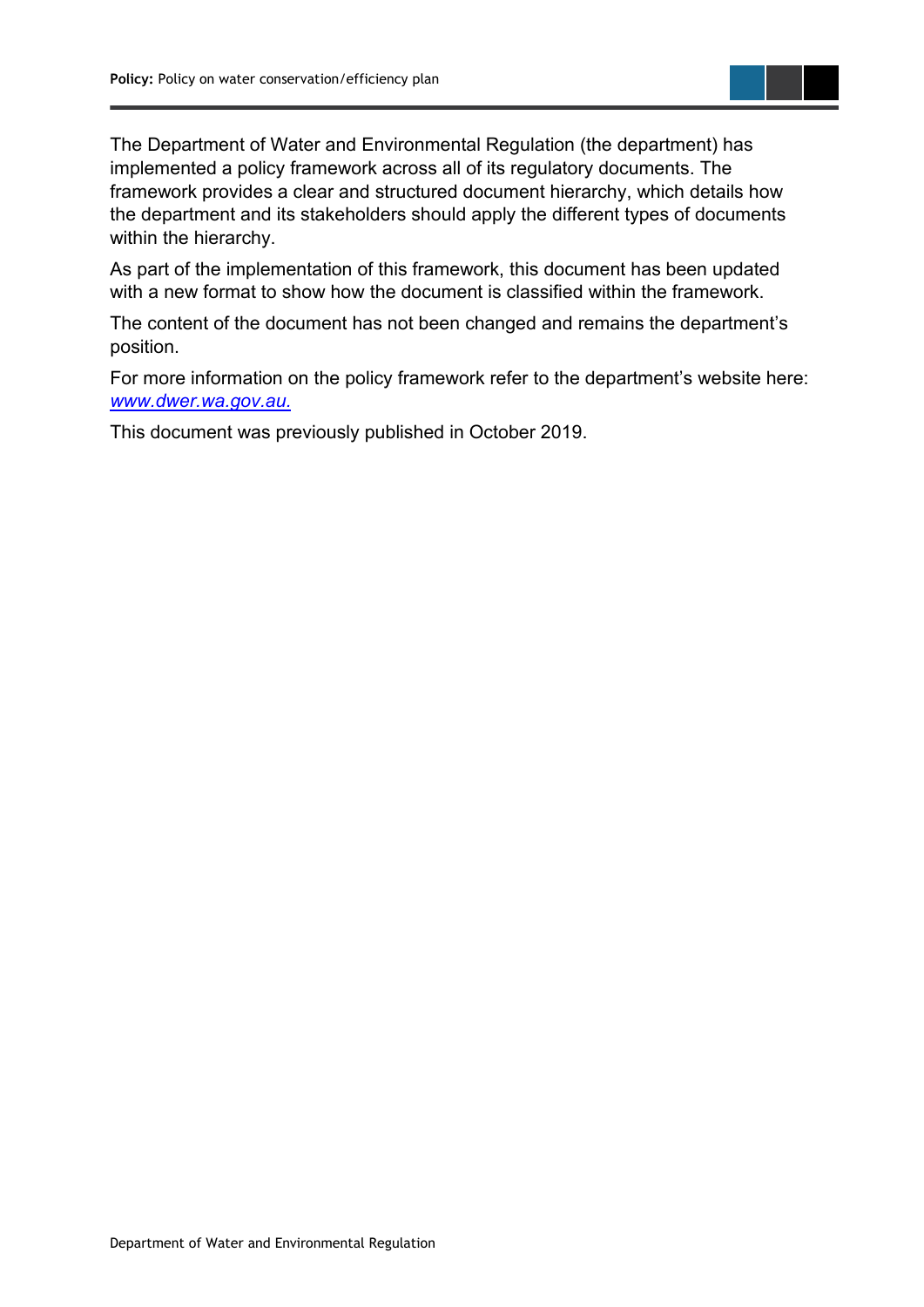

### <span id="page-3-0"></span>Summary

Water resources are a critical asset to the people of Western Australia (WA), supporting the environment; our towns and cities; our economy; and social amenities. As our population grows and our economy expands, the demand for accessing our water resources will increase.

To ensure opportunities of future generations are not limited, we must all use our valuable water more efficiently. This is best achieved by combining several approaches such as raising community awareness, regulation, market mechanisms to achieve greater recognition of the true value of water, and financial incentives/assistance to facilitate change.

In February 2003, the Government of Western Australia (State Government) released the State water strategy, providing guidance and direction towards a sustainable water future. The strategy emphasised the need to achieve permanent and cost-effective water use efficiency gains across all water use sectors.

The State water strategy introduced the concept of water users developing and implementing water conservation plans as part of the water licensing process undertaken by the Department of Water and Environmental Regulation (the department) and integrating water use efficiency measures into water users' daily operations. In this policy, the plans will be referred to as water conservation/efficiency plans (WCEPs).

WCEPs enable licensees to obtain a thorough knowledge of their water use and provide details of a water efficiency implementation program to achieve improved water use efficiency. The framework in Appendix A provides a step-by-step guide for developing these plans.

The level of detail to be included in WCEPs increases depending on the volume of the water entitlement and the level of competition for accessing the water resource.

Initially, these plans will be required for licensees who hold large water entitlements and specifically for those that need an operating strategy, and will normally be part of the operating strategy. The department will also review the water use efficiency of other licensees, particularly in areas where all of the available water resources have been allocated.

Water savings demonstrated to have been achieved as a result of water use efficiency initiatives have the potential to be used by licensees to expand production or to sell the entitlement to another enterprise.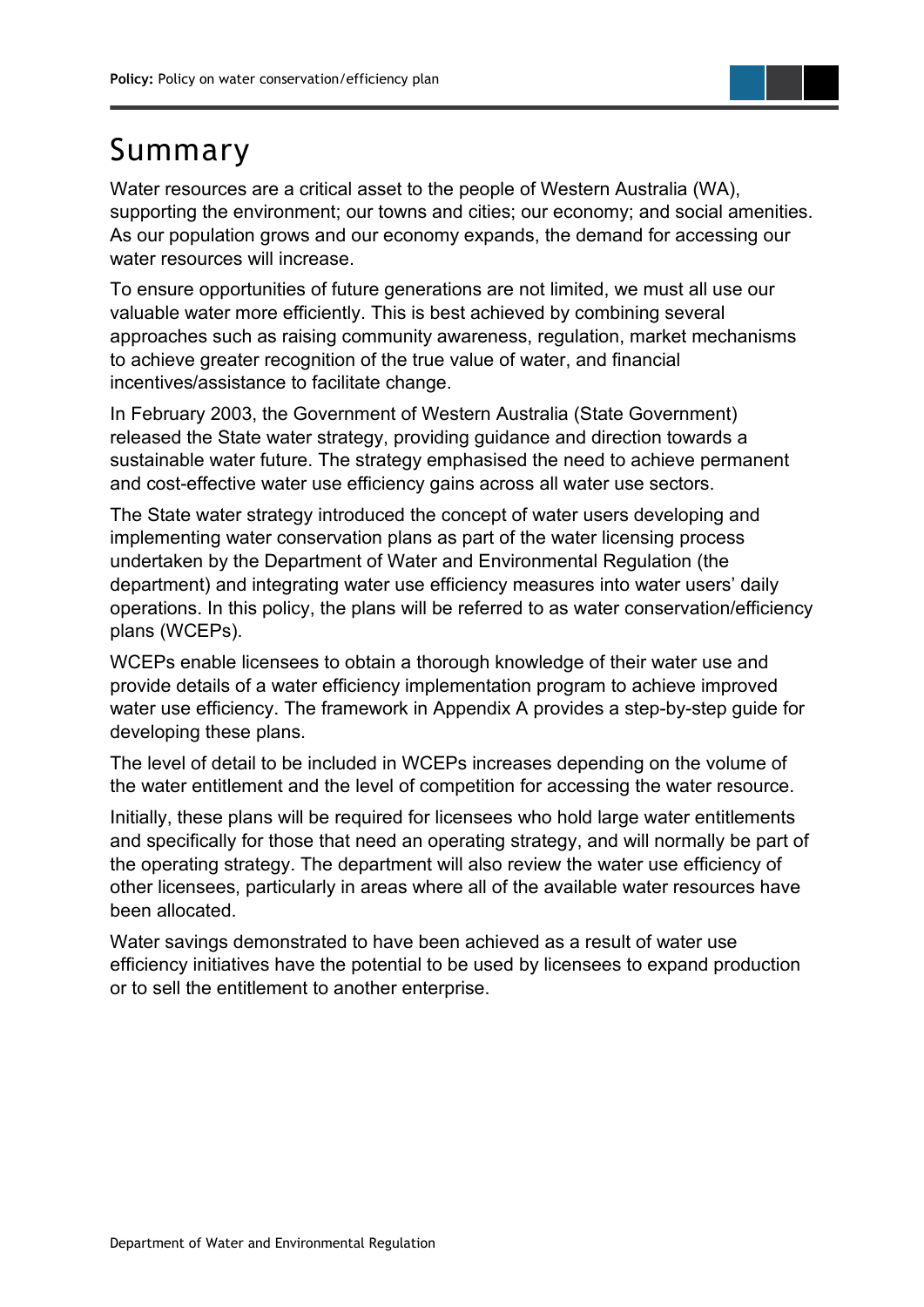

### Contents

| 1. |     |                                                              |  |
|----|-----|--------------------------------------------------------------|--|
|    | 1.1 |                                                              |  |
|    | 12  |                                                              |  |
|    | 1.3 |                                                              |  |
| 2. |     |                                                              |  |
|    | 2.1 |                                                              |  |
|    | 2.2 |                                                              |  |
|    | 2.3 |                                                              |  |
|    | 2.4 |                                                              |  |
| 3. |     |                                                              |  |
|    | 3.1 |                                                              |  |
|    | 3.2 |                                                              |  |
|    | 3.3 |                                                              |  |
|    | 3.4 |                                                              |  |
|    | 3.5 | Assessing and approving water use efficiency information11   |  |
|    | 3.6 |                                                              |  |
|    | 3.7 |                                                              |  |
|    | 3.8 |                                                              |  |
| 4. |     |                                                              |  |
|    |     |                                                              |  |
|    |     | Appendix A - Water conservation/efficiency plan framework 15 |  |
|    |     |                                                              |  |
|    |     |                                                              |  |
|    |     |                                                              |  |
|    |     |                                                              |  |
|    |     |                                                              |  |

### **Tables**

| Table 2: Criteria guiding the level of water conservation/efficiency plan required9 |  |
|-------------------------------------------------------------------------------------|--|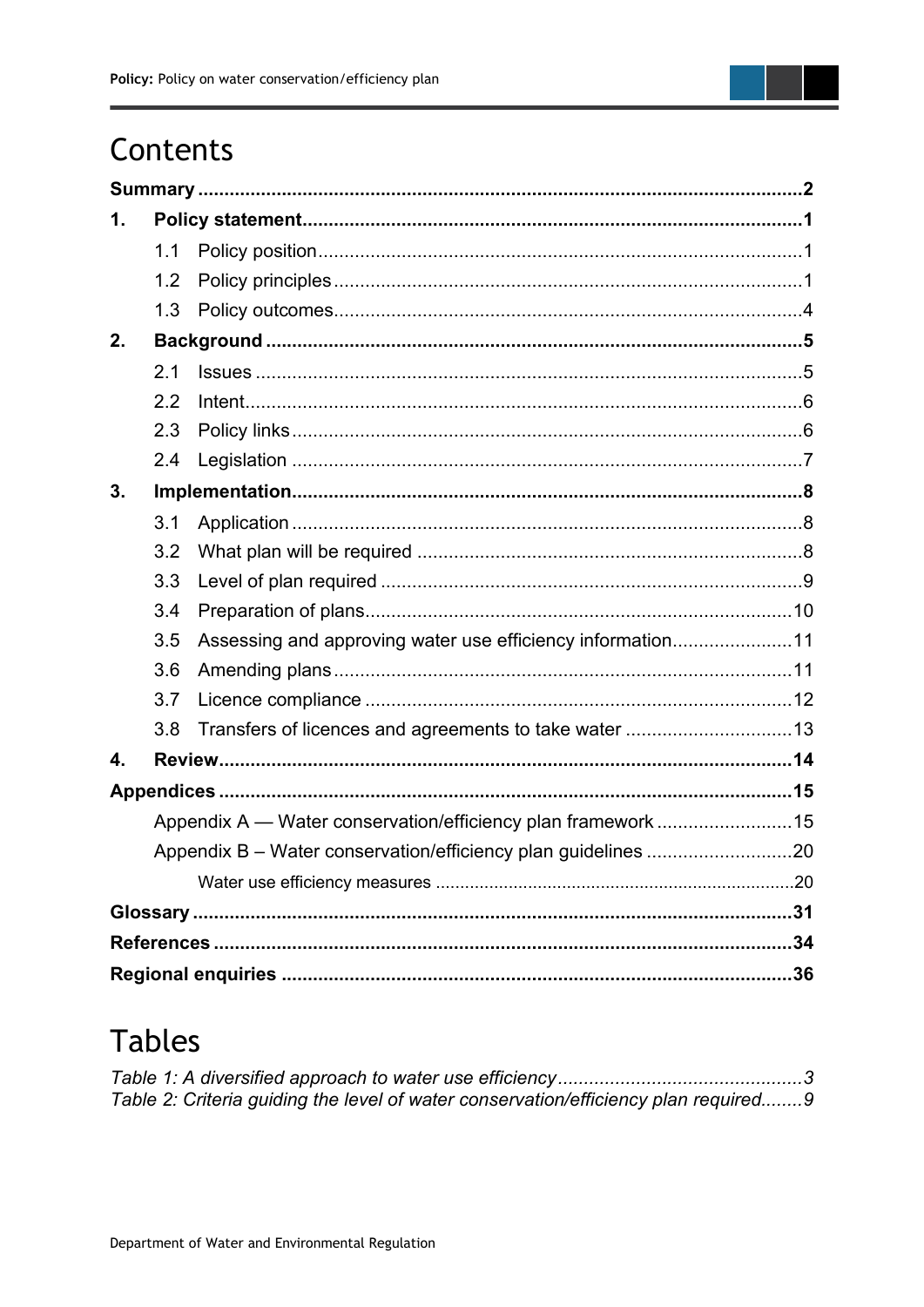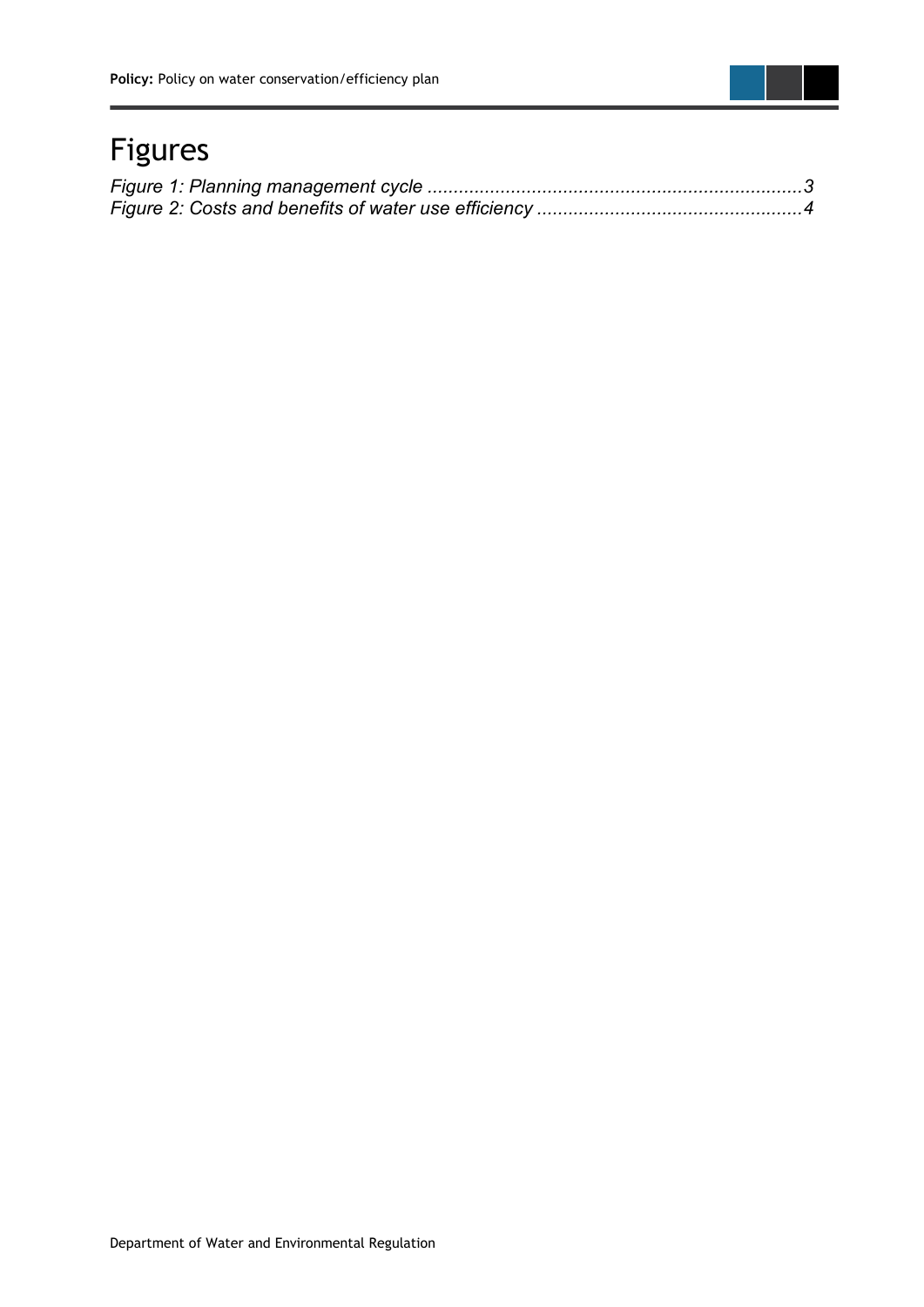### <span id="page-6-0"></span>1. Policy statement

### <span id="page-6-1"></span>1.1 Policy position

The department will seek to ensure that water licensees use their water entitlement in an efficient manner. To that effect, the department will require certain licensees to develop and implement water WCEPs as part of the licensing process.

Where there is a requirement to draft and implement an operating strategy as part of granting a licence, the department will require the inclusion of a WCEP as part of that strategy.

The department may also request licence applicants who are not required to draft and implement an operating strategy, and who are located in areas of high water demand, to demonstrate the adoption of water use efficiency measures or practices by developing a WCEP, before a licence is granted or renewed.

WCEPs are intended to pursue the most efficient use of an available water entitlement and document a water efficiency implementation program ensuring that the licensee has appropriate knowledge, systems and infrastructure in place to minimise their water use.

The WCEP is prepared by licence applicants and licensees seeking to renew their licence. The requirement to prepare a WCEP will increase the licensee's participation in water resources management raise awareness and develop the licensee's knowledge of local and industry issues and water efficiency measures for implementation. The WCEP deals with the specific circumstances of a licensee's operation, is prepared at the licensee's expense and may be prepared with professional input.

A WCEP will generally be required where the licence has an operating strategy. The WCEP would normally be incorporated as part of the operating strategy, rather than requiring a separate document. A condition will be included in the licence requiring the licensee to comply with the water use efficiency commitments made in the operating strategy or WCEP. Where systems and infrastructure need upgrading, the operating strategy will contain commitments to upgrade these to an agreed schedule.

### <span id="page-6-2"></span>1.2 Policy principles

Water use efficiency planning can produce permanent and significant water savings leading to future development opportunities. The department's guiding principles are:

- 1. The objective of water use efficiency is to achieve the best return from the available water entitlement (that is, to maximise productivity). The best return may entail using less water to achieve the original purpose, or increasing productivity using the same volume of water.
- 2. System design and management should consider the water conservation hierarchy: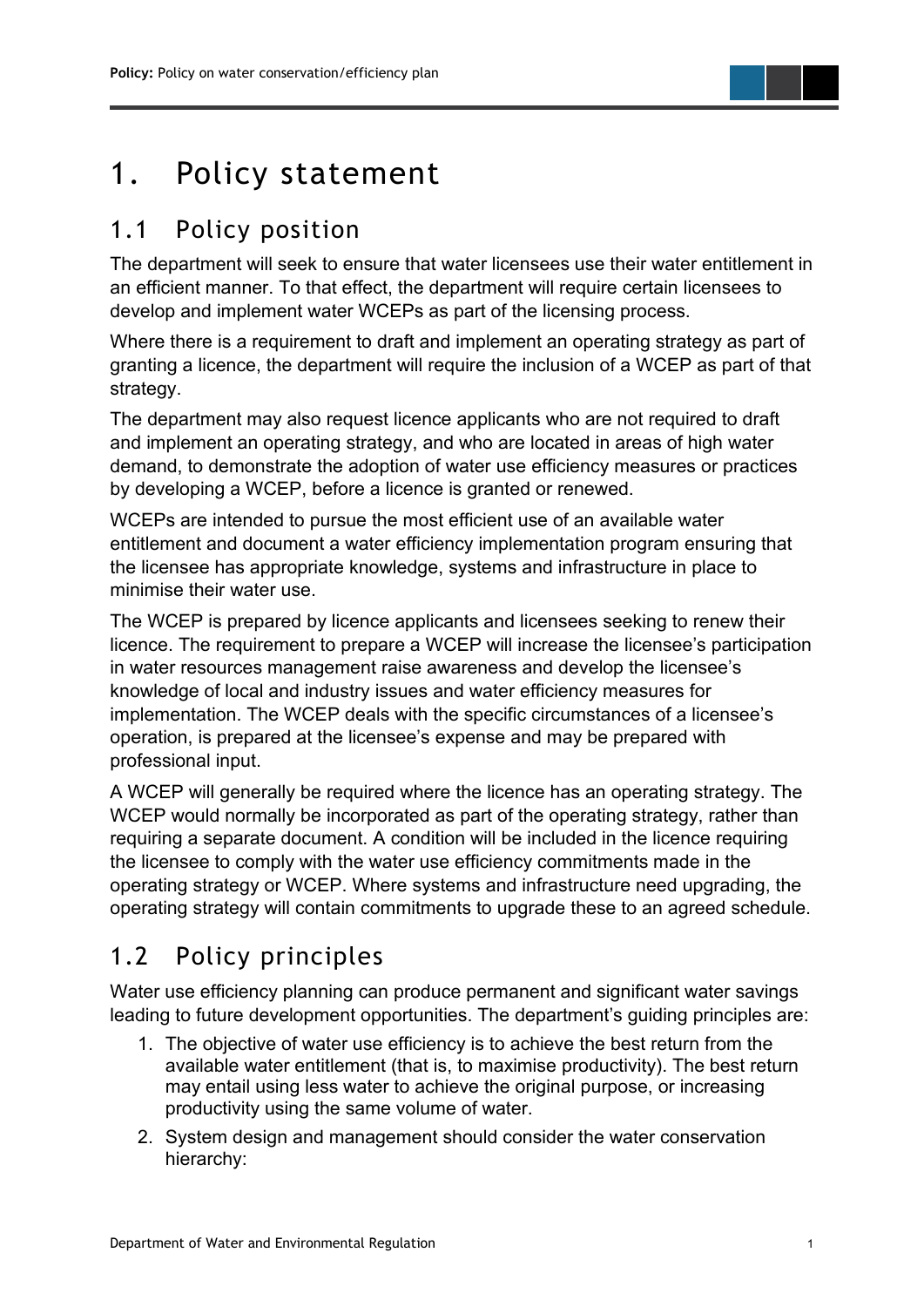

- $\circ$  avoid use options not requiring water where possible
- $\circ$  reduce use suitable equipment, technology and systems to reduce the amount of water used
- $\circ$  recycle recycle water to minimise the need to use more water
- $\circ$  fit-for-purpose use lower quality water that is fit-for-purpose where possible.
- 3. A diversified approach to water use efficiency planning is more likely to optimise results by considering all options likely to influence efficiency, including system and behavioural changes (refer to Table 1).
- 4. Water use efficiency planning should be considered at all project stages: planning, design, construction, operation and maintenance. New and upgraded water use systems should incorporate industry best practice (that is practically and economically feasible). Existing systems should move towards best practice, while acknowledging the constraints of existing infrastructure.
- 5. Water use efficiency planning should follow the management cycle: plan, implement, monitor and review. This approach will include adaptive management to continually improve water use efficiency performance towards best practice. Water use efficiency planning must recognise that technology and standards will change over time (refer to Figure 1).
- 6. Measuring and recording water use allows the effectiveness of water efficiency initiatives to be quantified. Water use information is a valuable management tool for most enterprises.
- 7. Water use efficiency planning should be integrated into the water licensing process where practical to minimise additional requirements on licensees. These requirements should be focused initially on high volume water users and in areas where competition for accessing the water resources is significant.
- 8. Costs and benefits should both be considered when assessing water use efficiency options (refer to Figure 2). The cost of water use efficiency will increase as the level of efficiency achieved increases (top chart). There will be cost savings (or increased production) from improved water use efficiency; however, these savings will plateau as the level of water use efficiency increases (middle chart). The difference between the cost and benefits of improved water use efficiency is the profit from water use efficiency investments (bottom chart), which will have a maximum level. This is the optimal level of water use efficiency investment.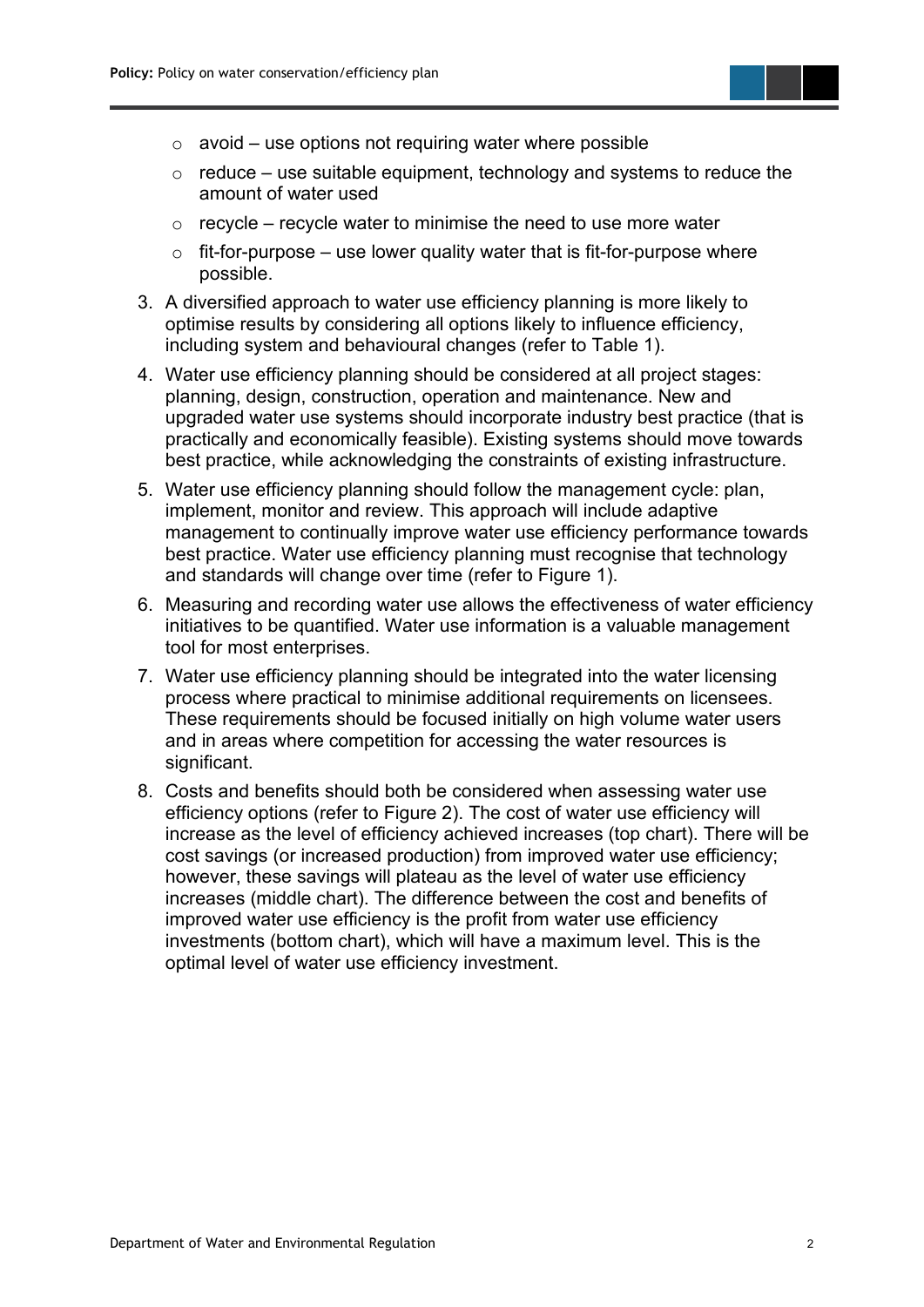

<span id="page-8-0"></span>

| Table 1: A diversified approach to water use efficiency |  |  |
|---------------------------------------------------------|--|--|
|---------------------------------------------------------|--|--|

| System                                                                      |                                                                                                                                                    |                                                                                                                       |                                                                                      |                                                                                                                        | Behavioural                                                                   |
|-----------------------------------------------------------------------------|----------------------------------------------------------------------------------------------------------------------------------------------------|-----------------------------------------------------------------------------------------------------------------------|--------------------------------------------------------------------------------------|------------------------------------------------------------------------------------------------------------------------|-------------------------------------------------------------------------------|
| <b>Infrastructure</b>                                                       | <b>Recycling</b>                                                                                                                                   | <b>Retrofit</b>                                                                                                       | <b>Improved control</b>                                                              | <b>Management</b>                                                                                                      | <b>Education</b>                                                              |
| System<br>optimisation<br>and design<br>Suitable<br>operating<br>procedures | Use of water<br>from<br>dewatering<br>operations as<br>process water<br>or for dust<br>suppression<br>Use of water<br>that is 'fit for<br>purpose' | Water saving<br>appliances<br>and<br>infrastructure<br><b>New</b><br>technology<br>during<br>upgrades/<br>replacement | Soil moisture sensors<br>Metering of water use<br>points/subsystems<br>Proper design | Irrigation in the cool<br>time of the day<br>where appropriate<br>Reduction of water<br>use when the<br>weather allows | Licensee and<br>employee<br>awareness and<br>education<br>programs<br>Signage |



*Figure 1: Planning management cycle*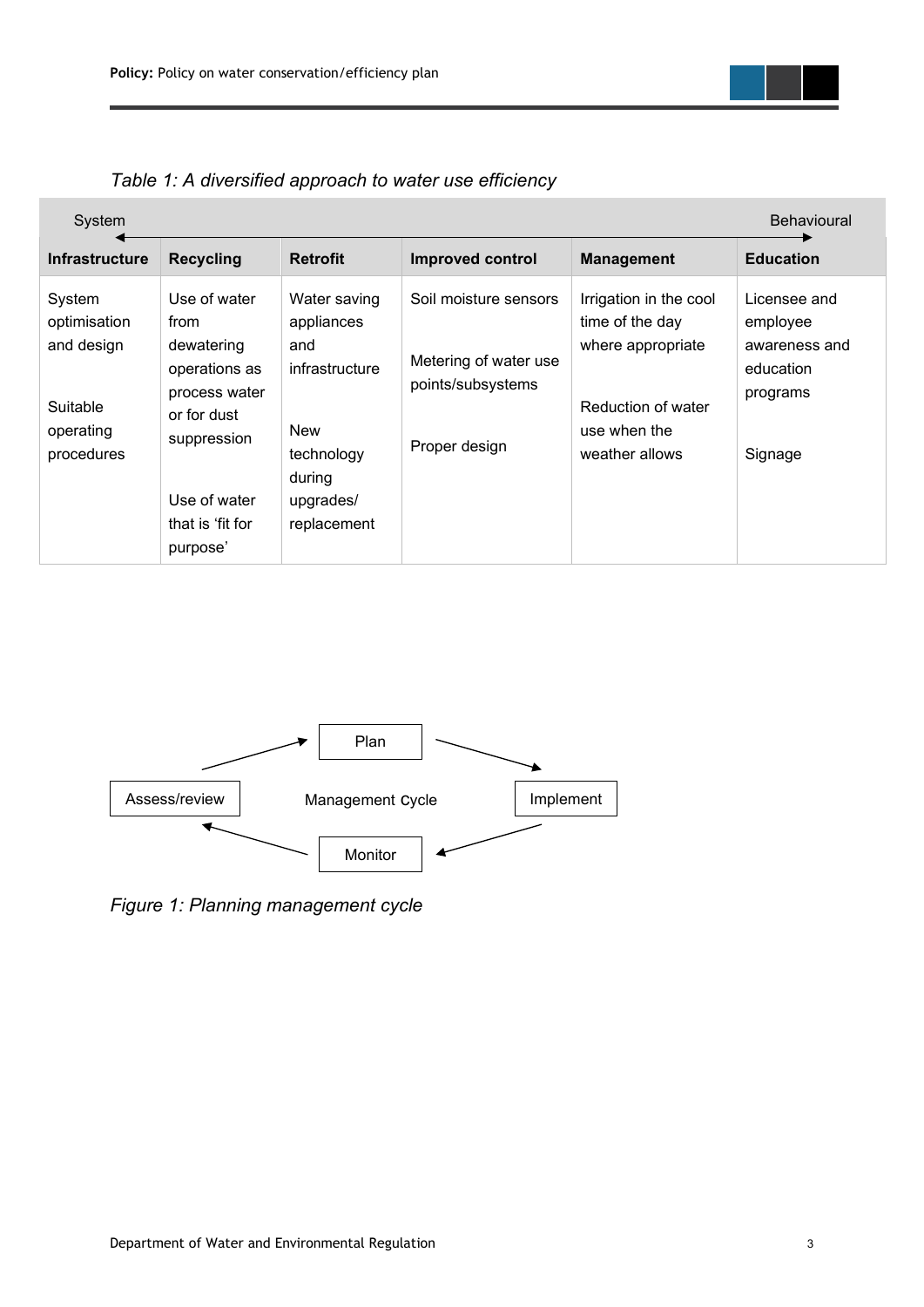

*Figure 2: Costs and benefits of water use efficiency*

### <span id="page-9-0"></span>1.3 Policy outcomes

By ensuring that certain licensees produce and implement water conservation/ efficiency plans, the department will encourage more efficient use of water.

Conservation measures may reduce the amount of water being used by licensees and free-up water to be used for other purposes, such as trading, leasing or return to the consumptive pool.

As our climate dries and demand for water increases, more efficient and effective use of water can help maximise the social and economic benefits of water use, while reducing pressure on the environment.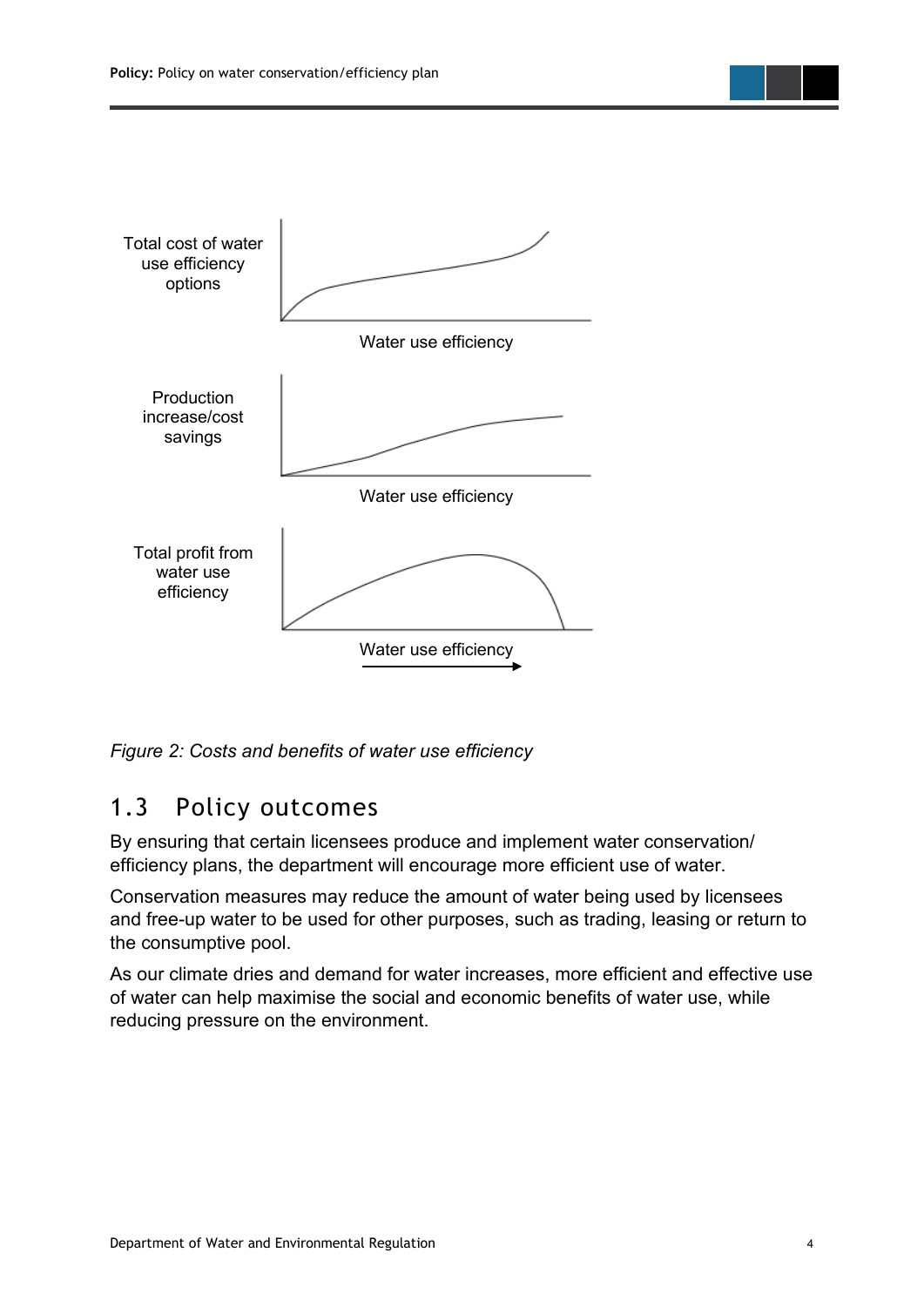

### <span id="page-10-0"></span>2. Background

### <span id="page-10-1"></span>2.1 Issues

The availability of water is essential for the economic and social development of the state. The location of adequate supplies of water for domestic and commercial use has shaped the geographic distribution of the population, its quality of life and culture. Water of adequate quantity and quality is also central to the integrity of the environment and the maintenance of ecosystems.

As the state's population grows and industries such as mining, agriculture and horticulture expand, the competition for accessing our water resources will increase. Demand for our water resources doubled over the past 20 years and is expected to double again by 2020 (Water and Rivers Commission 2000a). To maximise the benefits our state derives from the use of water, all water users must implement water efficiency measures.

The state water strategy identified the need to focus on water use efficiency. The Government of Western Australia released the strategy in 2003 to provide guidance and direction towards a sustainable water future. The government recognised that a combination of water source development and water demand management was paramount to achieving a secure water future for Western Australia. The State water strategy reflects community expectations that our water resources should not be wasted.

The strategy recommended incorporating water conservation plans into the water licensing process, linking water use efficiency with water resource access rights. The term WCEPs will be used in this document, as this better reflects the intent of the plans and provides consistency with the National Water Initiative (NWI) requirements for policy setting which facilitate water use efficiency. Western Australia became a signatory to the NWI in 2006.

WCEPs enable licensees to obtain a thorough knowledge of their water use and then provide details of a water efficiency implementation program to achieve improved water use efficiency.

Water licences are currently issued under the *Rights in Water and Irrigation Act 1914* (RIWI Act), granting the right to access the state's water resources. Water licences contain terms and conditions detailing the licensee's responsibilities for using and managing the water resources allocated to them. However, individual licence conditions cannot adequately address water use efficiency issues in many situations. Therefore, WCEPs are beneficial to detail water efficiency measures and commitments.

Improvements in water use efficiency usually bring costs as well as benefits. For example, in the Swan groundwater area, the department encouraged the use of trickle systems with drippers for horticulture. Although the initial outlay for these systems was expensive, longer term benefits (such as less weeds and herbicide use,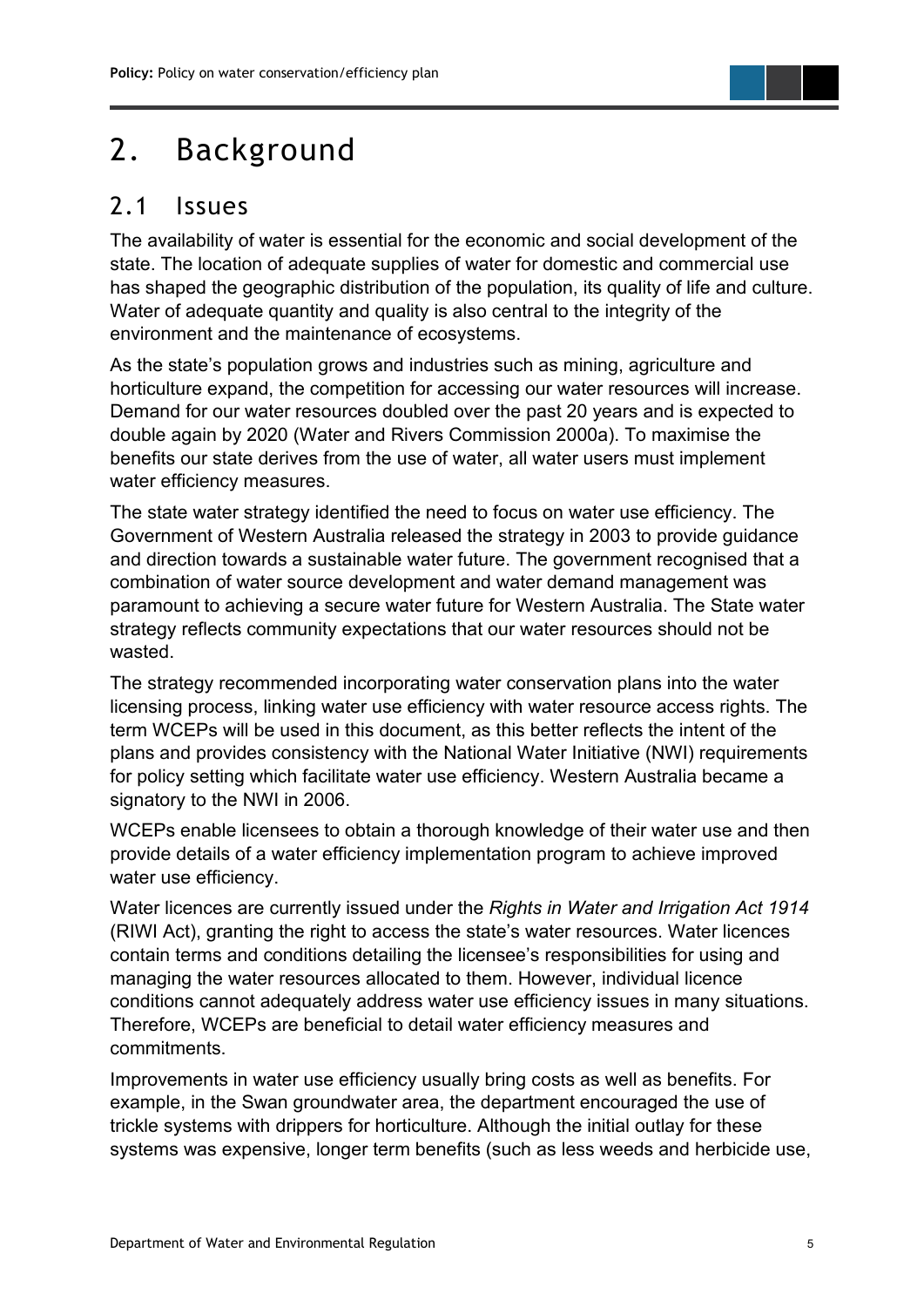

ability to use smaller pumps, and feeding only the crop's root zone) led to acceptance of the changes.

Many individuals in a variety of water use sectors have voluntarily adopted water use efficiency strategies successfully decreasing the volume of water they require. The introduction of more advanced practices and technologies will further assist them in reducing their water requirements.

A holistic approach can be used to further improve water use efficiency. An integrated strategy involving education (to raise awareness and promote new behaviours); regulation (water licensing and minimum water use efficiency standards); economic tools (subsidies/incentives and a water market to show the economic value of water); and applied research is needed to achieve optimal results. The state water strategy irrigation review (Irrigation Review Steering Committee 2005) recommended that the economic value of water become more apparent.

The state water plan recommended that industry sectors improve water use efficiency by 20 per cent. The introduction of WCEPs will help optimise the use of our water resources. Benefits include allowing new development opportunities to proceed, improving productivity and minimising the overall cost of accessing water.

### <span id="page-11-0"></span>2.2 Intent

The intent of this policy is to:

- use the water allocation licensing process to achieve improved water use efficiency across the state by:
	- $\circ$  integrating water use efficiency planning into the water allocation licensing process − increasing licensees' awareness of their responsibilities relating to water use efficiency, including the preparation of WCEPs
	- o empowering licensees to use their knowledge of the local area and their industry to address site specific and operational issues to increase water use efficiency.
- enhance knowledge of water efficiency planning and techniques through a learning-by-doing approach
- convey a clear message that the government and the department see water use efficiency as an increasingly important area
- initially focus these requirements on high volume water users and in areas where competition for accessing the water resources is significant.

The requirement for developing WCEPs and implementing the agreed actions may be extended to a broader range of water licensees in the future.

### <span id="page-11-1"></span>2.3 Policy links

This document was previously known as Statewide policy no. 16.

This policy relates closely to *Policy: Use of operating strategies in the water licensing process* (the department, 2020). The scope of the 'Water use efficiency' section in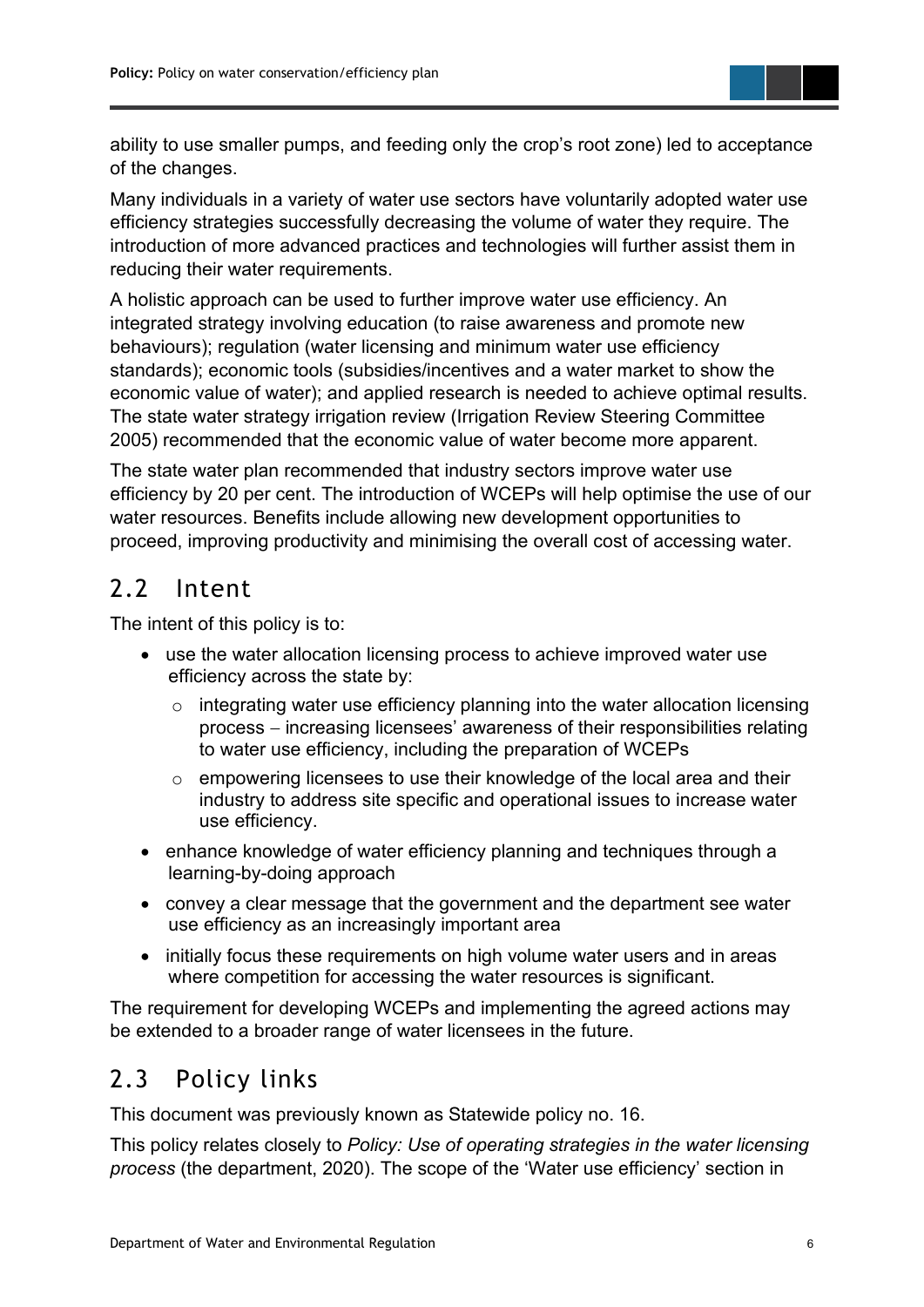

the operating strategy policy is expanded on in scope and detail in this *Policy: Water conservation /efficiency plans*.

### <span id="page-12-0"></span>2.4 Legislation

Water resources in Western Australia are primarily managed under the RIWI Act. The Act vests in the Crown the right to the use, flow, and control of any water in a watercourse, wetland or underground water source. Currently, the department is responsible for administering the RIWI Act.

One of the Act's objectives is to: "Promote the orderly, equitable and efficient use of water resources,"  $-$  section 4(1)(b).

The RIWI Act requires people to hold a licence to take water from any artesian well throughout the state, from non-artesian wells located within proclaimed groundwater areas, and from watercourses or wetlands within proclaimed surface water areas or irrigation districts. Licences are not required for riparian use of surface water or where an exemption applies (for example, bores used for watering domestic lawns and gardens, or for stock watering purposes).

Each licence contains terms, conditions or restrictions relating to the taking, using, managing, protecting and enhancing of any water resource and its ecosystem or the local environment. These terms and conditions may refer to other documents, such as operating strategies or WCEPs, and must be complied with if access and use of the water is to be maintained. As with commitments in an operating strategy, water use efficiency commitments are licence conditions and need to be complied with.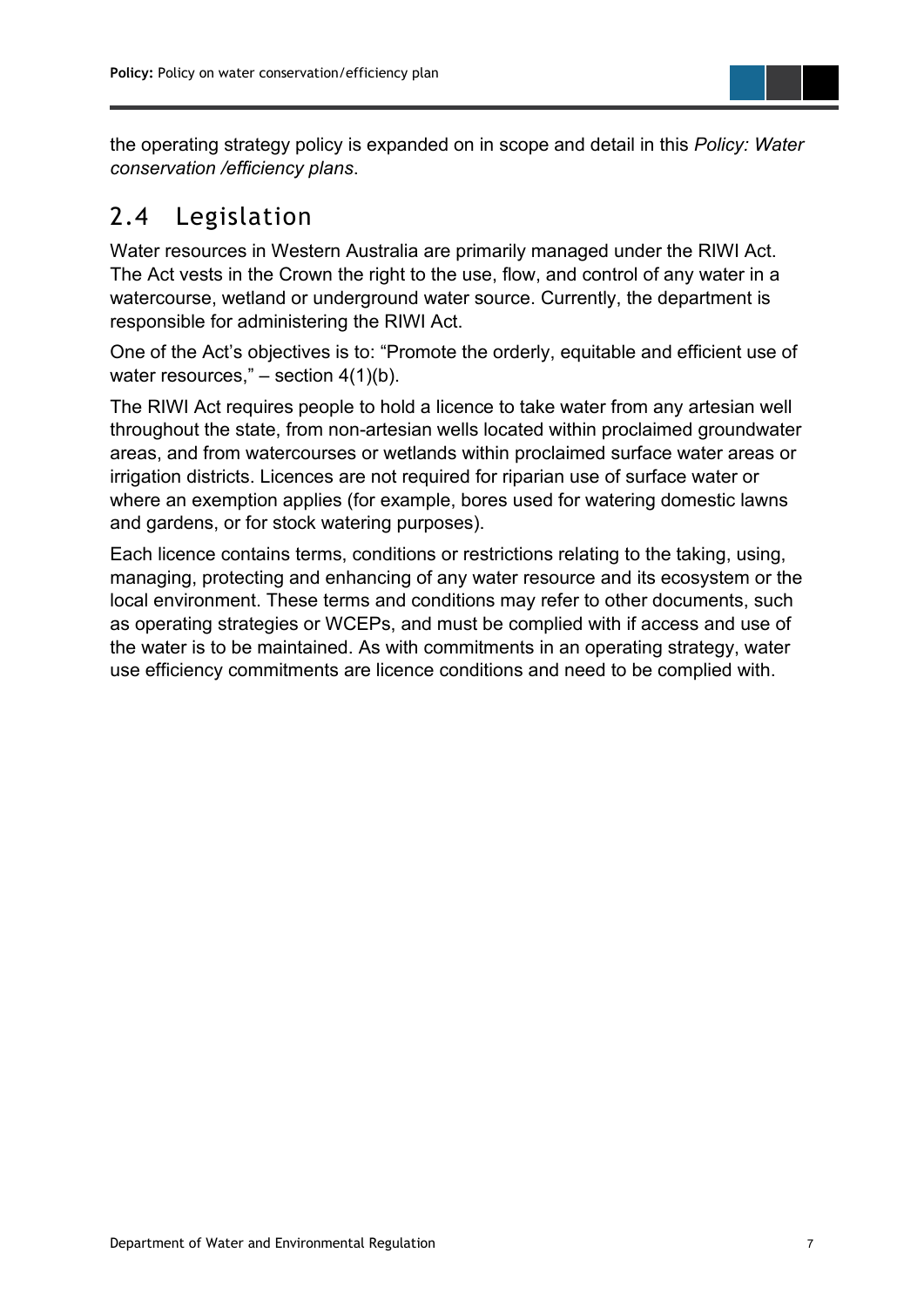

### <span id="page-13-0"></span>3. Implementation

### <span id="page-13-1"></span>3.1 Application

This policy applies statewide to all applicants and licensees who have applied for or hold a licence to take and use groundwater or surface water under section 5C of the RIWI Act. Initially, the policy will affect those licensees with operating strategies and those in fully-allocated water resource management areas (subareas).

Where a groundwater or surface water management plan exists, the principles and strategies in that plan take precedence over this policy, to the extent of any inconsistency between this policy and the management plan.

### <span id="page-13-2"></span>3.2 What plan will be required

The department will require the preparation of a WCEP for licences that are subject to an operating strategy. The WCEP would normally be part of an operating strategy. There may be some occasions where the department will request the preparation of a WCEP for licences that do not require the development of an operating strategy if the department considers:

- that the licensee is needlessly wasting water
- there is an urgent need to improve water use efficiency
- that a water entitlement transfer is likely to result in significant water wastage
- that all of the available water in a water resource management unit (see glossary for definition) has been allocated or the water resource is under stress.

A WCEP would normally be required when applicants meeting the above criteria seek a licence to take and use water or seek to renew or significantly amend an existing licence.

Water uses that are exempt from licensing (such as domestic or stock uses) will not require a WCEP.

Where a groundwater or surface water management plan exists, the principles and strategies in that plan take precedence over this policy, to the extent of any inconsistency between this policy and the management plan.

It is noted that special cases may arise, where decreasing the volume of water taken may not be appropriate due to safety considerations. Examples include dewatering for construction or mining purposes or discharge of tailings. In these cases, water efficiency measures may take other forms, which may involve using fit-for-purpose water, such as using recycled water to discharge with tailings where it is available or recycling water from dewatering activities for other beneficial uses.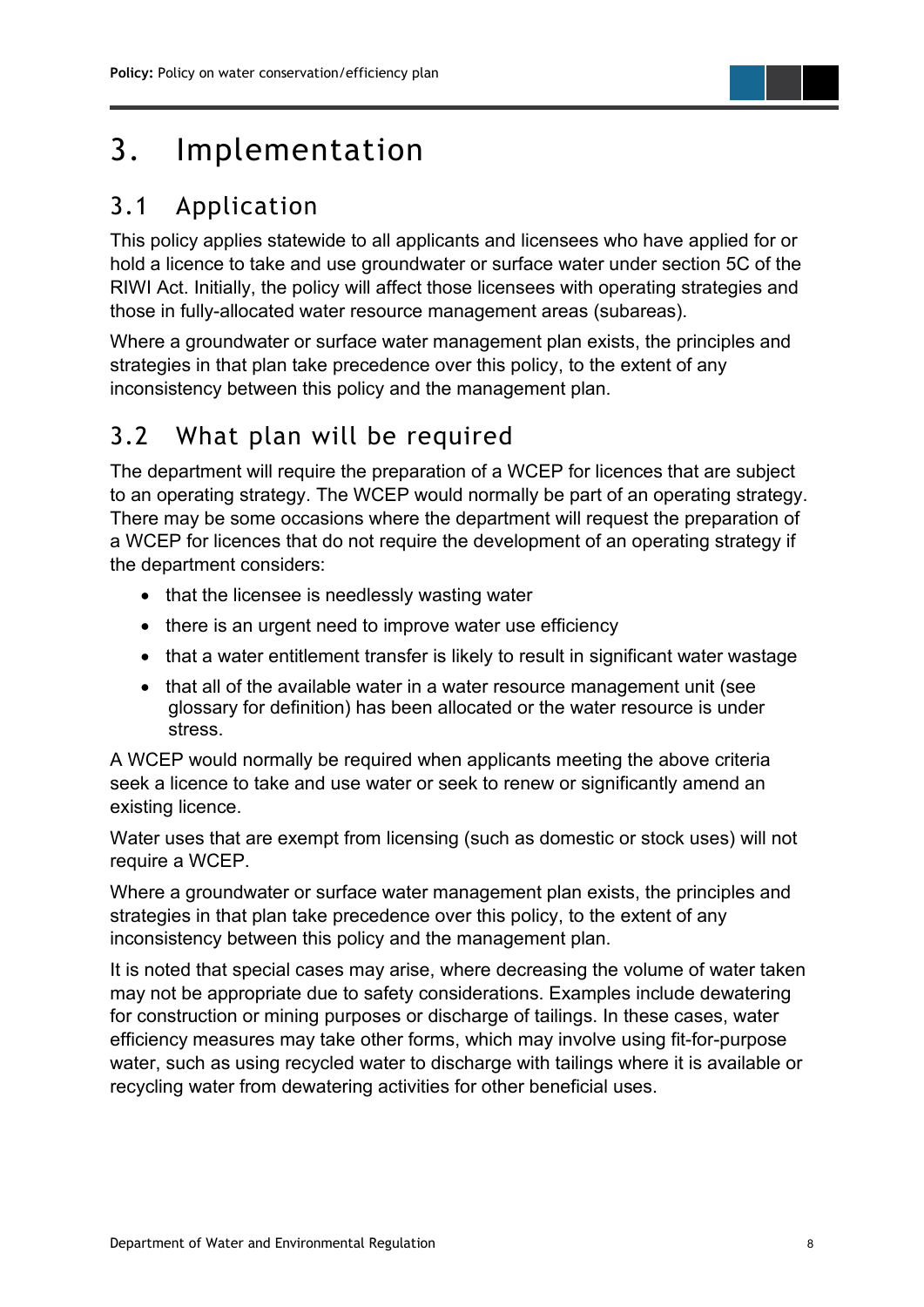

### <span id="page-14-0"></span>3.3 Level of plan required

The volume of the water entitlement and the level of competition for accessing the water resource generally determine the level of detail required in a WCEP.

As competition for water increases, a higher level of efficiency is necessary to maximise the productive use of water. The level of allocation within the relevant water resource management area (subarea) will be used as an indicator of the level of competition, unless the department accepts that other criteria override this indicator (for example, fractured rock aquifers in remote areas). The level of allocation in a water management subarea is the volume of water licensed compared to the subarea's allocation limit.

The potential for water savings through efficiency initiatives increases as the volume of water that licensees use increases. There are opportunities for water use efficiency options to be economically justifiable due to the economies of scale that may not be available for a smaller operation.

Table 2 shows the criteria that will be used to guide the level of WCEP required. These levels of detail relate to the requirements in Appendix B. All levels will require the preparation of a written plan. For advanced plans, a greater awareness of water use efficiency is required, and a wider range of efficiency measures needs to be considered, in comparison to the basic or intermediate levels.

| Criteria                                                                   | Level of allocation in management area |              |          |              |  |
|----------------------------------------------------------------------------|----------------------------------------|--------------|----------|--------------|--|
|                                                                            | $<$ 30%                                | $30 - 70%$   | 70-<100% | ≥100%        |  |
| Allocations < 500 000 kL/yr in<br>areas fully-allocated or under<br>stress |                                        |              |          | Basic        |  |
| Allocations < 500 000 kL/yr<br>requiring an operating strategy             | Basic                                  | Basic        | Basic    | Intermediate |  |
| All allocations $\geq 500000$ kL/yr                                        | Intermediate                           | Intermediate | Advanced | Advanced     |  |

<span id="page-14-1"></span>*Table 2 : Criteria guiding the level of water conservation/efficiency plan required*

The department may request a higher or lower level of WCEP depending on the local issues and water demand. Additional issues considered when determining the level of WCEP required include:

- ensuring that licensees are treated equitably
- anticipating expected changes in the level of competition for the resource
- determining an operation's current level of efficiency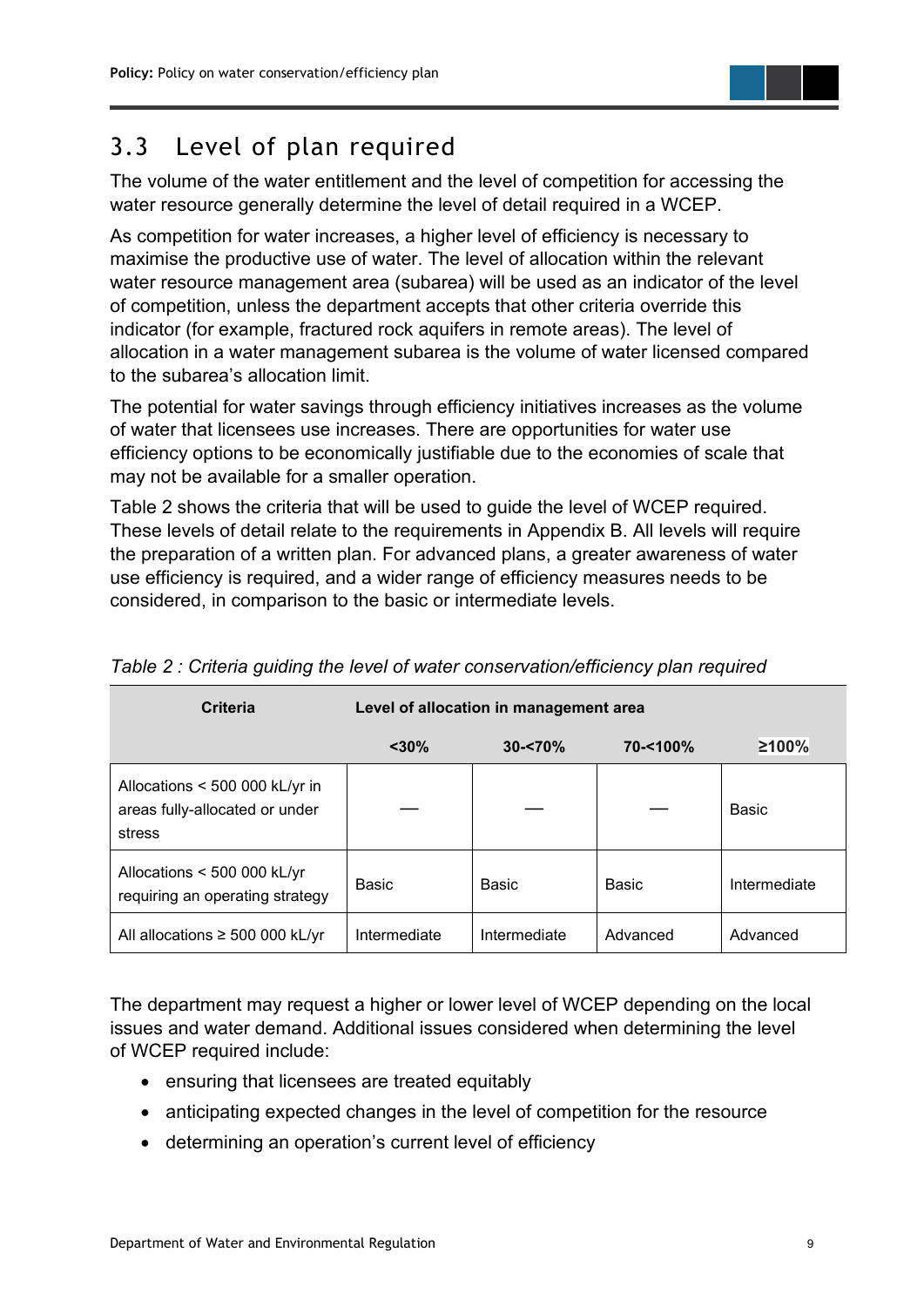

- determining the level of water use efficiency desired to ensure maximum benefit from the water resource
- taking into account a water resource advisory or management committee's recommendation that is suitably justified.

Where practical, multiple licences will be considered holistically to take advantage of economies of scale. For example, a holistic view of a local government's parks and gardens may provide a better outcome than considering each park in isolation. The commitments of various licences operated by the same licensee are usually combined through operating strategies.

### <span id="page-15-0"></span>3.4 Preparation of plans

The department has prepared a water conservation/efficiency plan framework (Appendix A) that provides a step-by-step process for developing WCEPs to assist the applicant or licensee draft an acceptable WCEP. The preparation of the WCEP (including any associated costs) remains the applicant's responsibility.

Guidelines in Appendix B (which reflect current industry best practice) outline the water use efficiency measures the department expects to be addressed, and will form a common base to assist licensees develop a WCEP that is suitable for their circumstances. Where a licensee believes that particular water use efficiency measures are not appropriate for their circumstances, the department would expect a justification for this position.

Industry best practice guidelines or codes of practice may also assist licensees prepare a WCEP.

For new operations, the anticipated standard is the best practice that is economically justifiable.

Existing operations are expected to move towards the same standard, while being mindful of existing infrastructure investments. Improvements would be expected as opportunities present themselves (for example, when infrastructure/systems are replaced, upgraded or refurbished). Consequently, an extended timeline for implementation may be appropriate. The licensee should identify the goals, and the proposed timeline for improvements in negotiation with the department.

The WCEP should outline the measures to be undertaken by the licensee to improve water use efficiency. These commitments should be worded to ensure that they are achievable, unambiguous, quantifiable, enforceable and can be easily assessed for compliance during licence renewals and compliance audits. An implementation timetable is a convenient way of presenting this information. The commitments should be consistent with any terms and conditions that are part of the licence.

Where licensees have already implemented water use efficiency measures, these should be described in the WCEP.

Any reporting requirements (implementation of commitments and the results of monitoring programs) should be integrated into the standard licence reporting cycle to reduce effort and costs.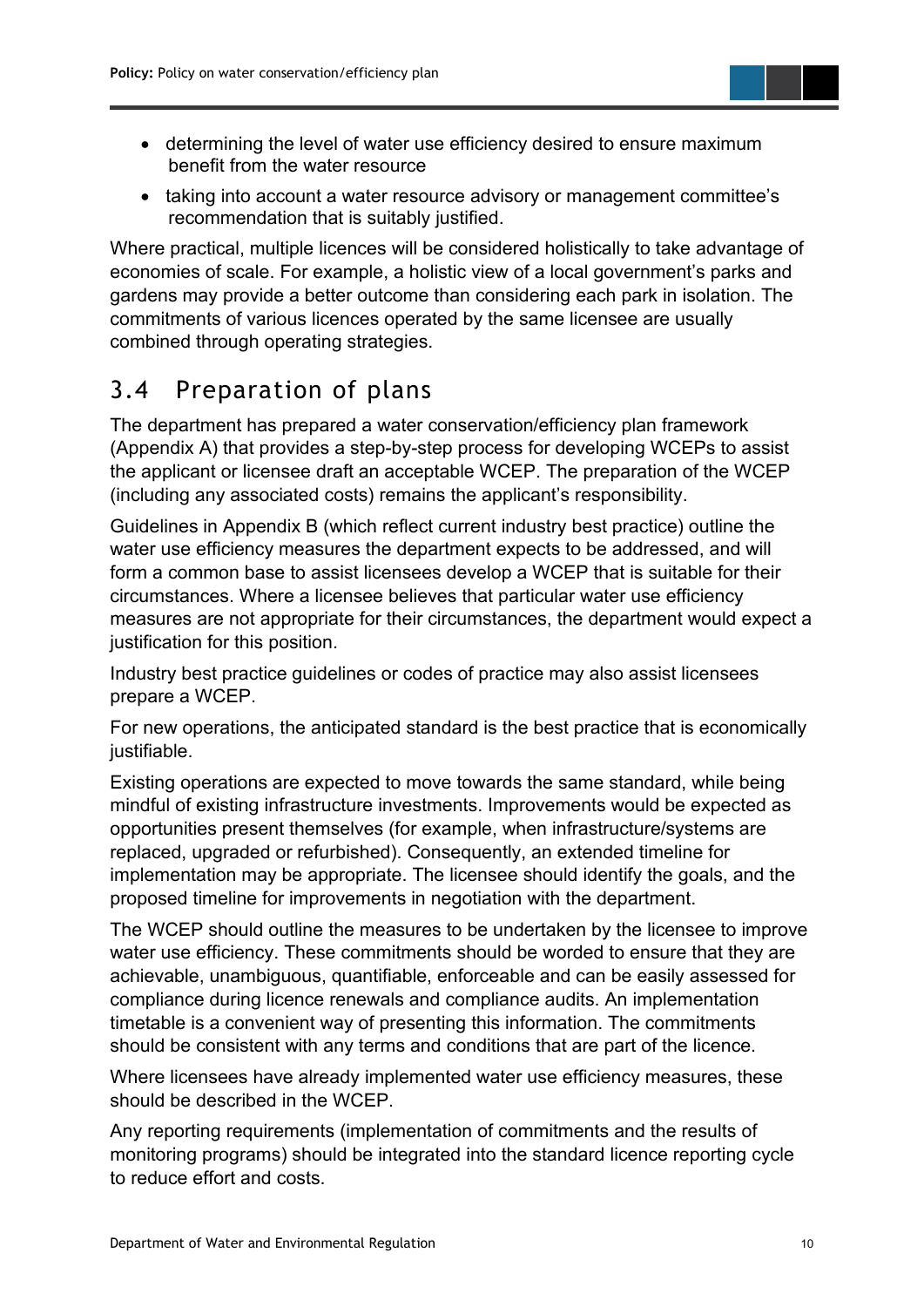

The department will endeavour to form partnerships with other organisations to promote water use efficiency planning where there are mutual benefits in doing so. For example, the Waterwise on the Farm course results in preparation of an irrigation and drainage management plan that could meet the department's WCEP requirements. The department will liaise with these organisations to ensure that they are aware of the department's requirements.

### <span id="page-16-0"></span>3.5 Assessing and approving water use efficiency information

The department will assess WCEPs to ensure relevant water use efficiency issues have been identified and addressed satisfactorily. The department may request additional information and clarification during this process.

The department has the statutory function to approve licence applications and assess compliance with licence conditions. However, as part of the licence assessment process, the department may seek and obtain advice from any relevant water resource management or advisory committees or other government departments.

When the department is satisfied that the proposed water use efficiency information adequately addresses all relevant issues, the licence application may be approved and a licence granted. A licence condition will be included on the water licence requiring the licensee to comply with the approved water use efficiency commitments (generally the condition will refer to an operating strategy, as the WCEP will normally be part of an operating strategy).

An example of the licence condition which may be included on licences subject to a WCEP is:

The licensee shall comply with the commitments of the <variable> (operating strategy, water conservation/efficiency plan, nutrient and irrigation management plan, irrigation and drainage plan) as prepared by the licensee and approved by the department on <date of approval> including any modifications to the plan as approved during the term of the licence.

### <span id="page-16-1"></span>3.6 Amending plans

WCEPs may need to be amended to account for changes to water use efficiency practices and issues associated with water resource management. Examples include cases when:

• the licensed water entitlement or licence conditions have been amended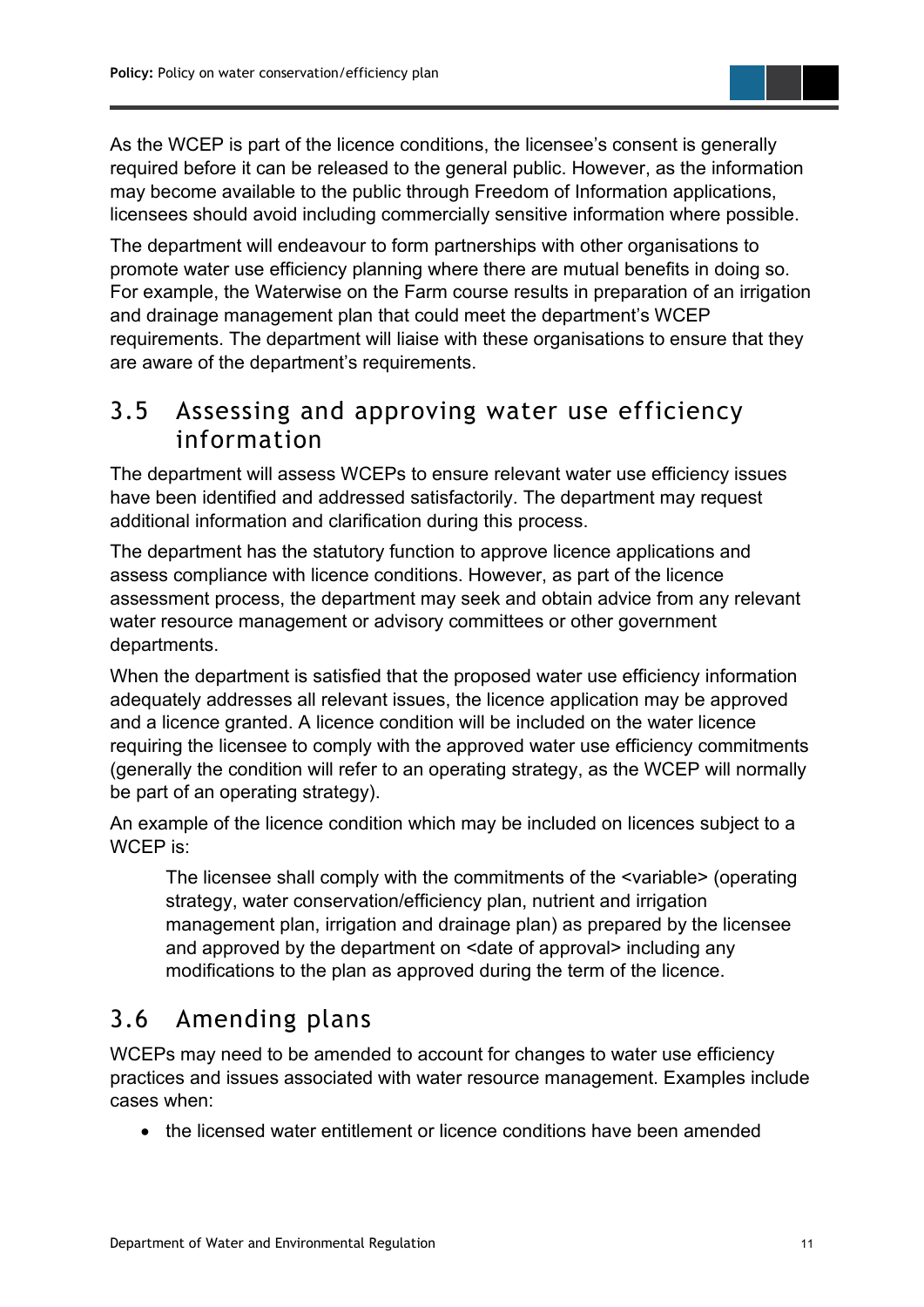- new information on the status of the water resource indicates that changes are needed (for example, when re-evaluation of an aquifer's allocation limit indicates that the aquifer is highly allocated)
- the project, or rate of water abstraction has changed significantly to that which was originally planned (for example, significantly more water of a certain quality is needed in an industrial process, requiring relocation of some bores to access better quality water)
- water entitlement transactions occur (trade, agreement, transfer) to another licensee
- industry identifies new methods for achieving greater water efficiencies
- a water resource allocation plan or a water resource management or advisory committee (with appropriate authorisation) has recommended the water use efficiency commitments be amended.

Although clause 24 of Schedule 1 of the RIWI Act provides for the department to amend a licence (including its terms and conditions, such as an operating strategy) during its term, the RIWI Act also provides the licensee with an opportunity to apply to the State Administrative Tribunal for a review of the decision.

The department will consult with the licensee on any amendments it proposes to make to the licence before any amendments are undertaken.

The licensee can also request an amendment to the WCEP at any time. The circumstances for amending or updating a WCEP can be provided within the WCEP. The department will need to be informed, in writing, of proposed amendments and the justification for them. If the department considers the proposed amendments are acceptable, the licence conditions will be changed to acknowledge the amendments.

### <span id="page-17-0"></span>3.7 Licence compliance

Licensees are required to manage the taking and use of water in accordance with the licence terms and conditions. This requirement includes any WCEP (prepared as a stand-alone document or as part of another document such as an operating strategy) referred to in the licence conditions. Failure to comply with the commitments of an approved operating strategy (or similar document) is a breach of the licence conditions and may result in the department taking enforcement action.

If the licensee commits an offence against the RIWI Act or contravenes a condition of the licence, the department may:

- issue a written warning
- issue a direction under clause 18 of Schedule 1 of the RIWI Act
- refuse to renew or transfer a licence
- cancel the licence; or if the water was leased, cancel the agreement and return the allocation to the original licence holder
- initiate legal action against the licensee that may include prosecution for unauthorised taking of water.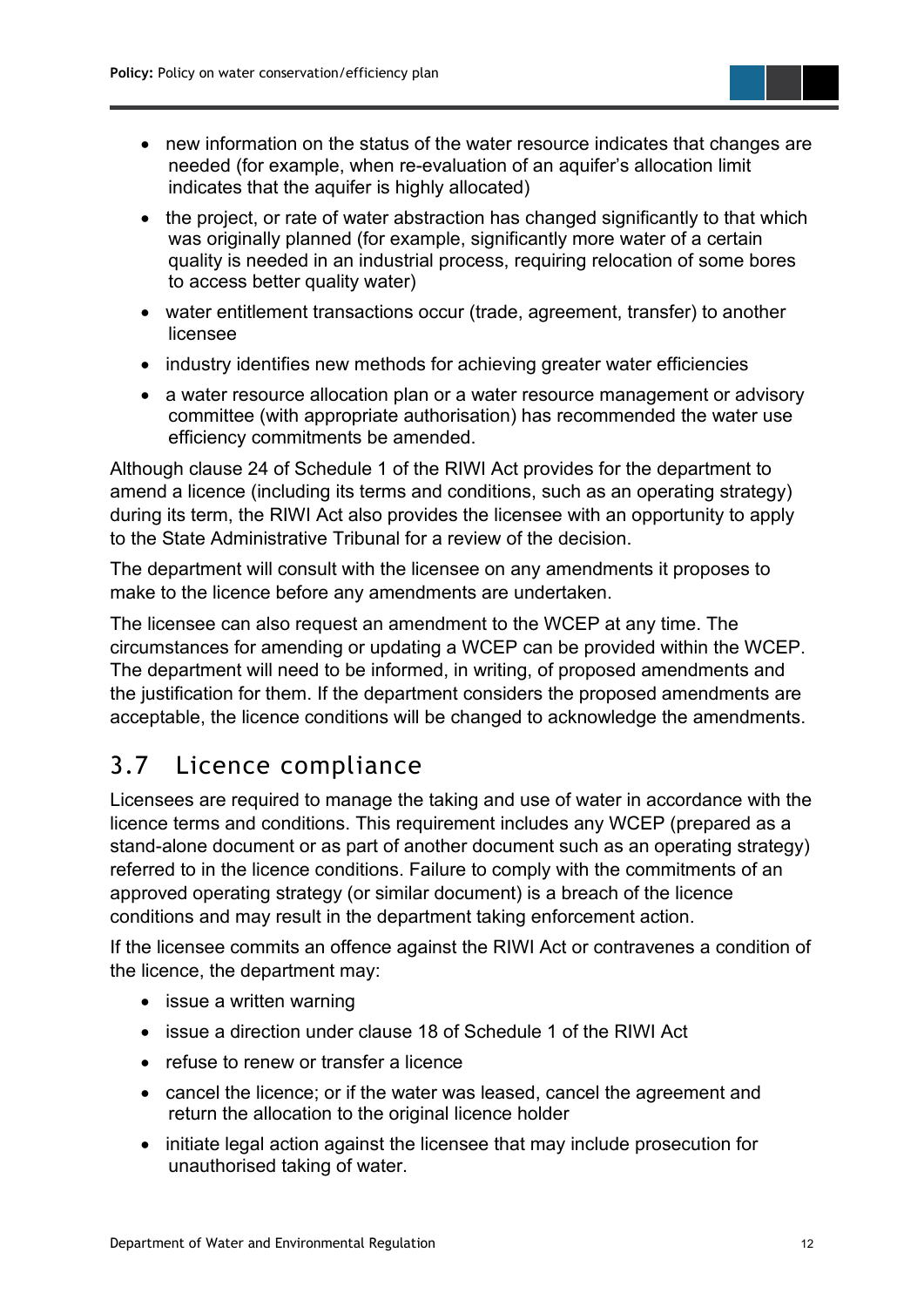

Reports submitted to the department in response to a WCEP should include all relevant monitoring data, an assessment of that data against the licence terms and conditions, and an assessment of progress against the WCEP commitments.

Should monitoring reveal any non-compliant results, the report must include an explanation of the cause (where known) and a description of the action that the licensee proposes to take to achieve compliance. This action could include proposing changes to the WCEP. Where appropriate, the department may also request that the licensee describes the effectiveness and accuracy of the monitoring program in the report, and recommends changes for the department's consideration.

#### <span id="page-18-0"></span>3.8 Transfers of licences and agreements to take water

The RIWI Act allows water licences or entitlements to be transferred to other persons. The department will consider the total final volume of a licensee's entitlement when determining what level of WCEP is appropriate, using Table 2 in Section 3.2 as a guide. If the required level of WCEP changes, a new or revised WCEP should be approved by the department before the transfer proceeds.

Where an agreement with a licensee to take water (also known as a lease) is made for a short-term, revising the WCEP may not be required, depending on the individual case. 'Short-term' would generally refer to a 12-month period (or a single growing season). Existing licence conditions (including those related to water use efficiency) would continue to apply where appropriate.

Where an agreement to take water is for a period longer than 12 months, the department may require the lessee to review the existing WCEP to ensure the water is used efficiently.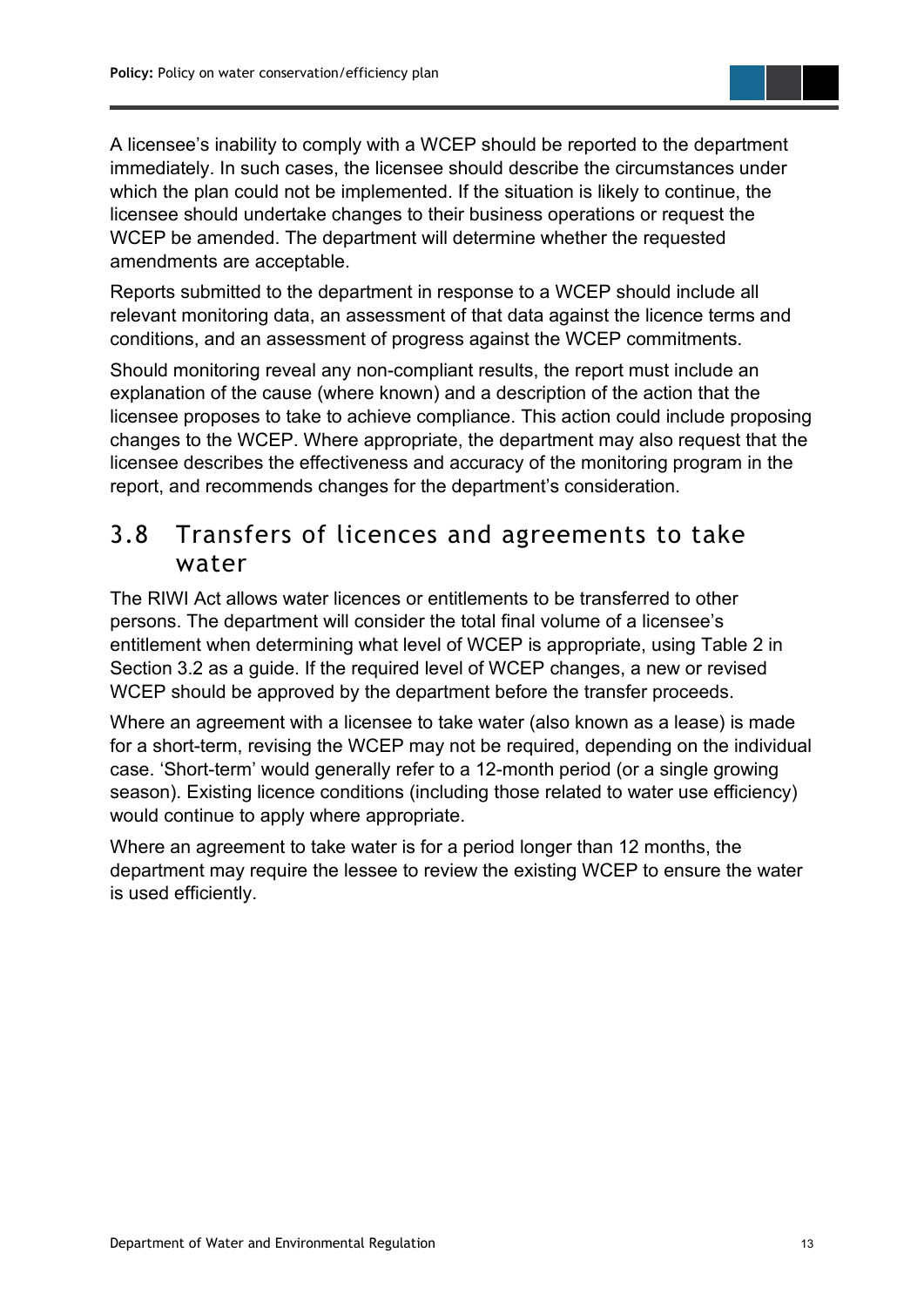

### <span id="page-19-0"></span>4. Review

This policy will be reviewed five years from the publication of this document. The policy may be reviewed sooner if significant changes (such as the introduction of new water management legislation or new water management initiatives) warrant a review of this policy.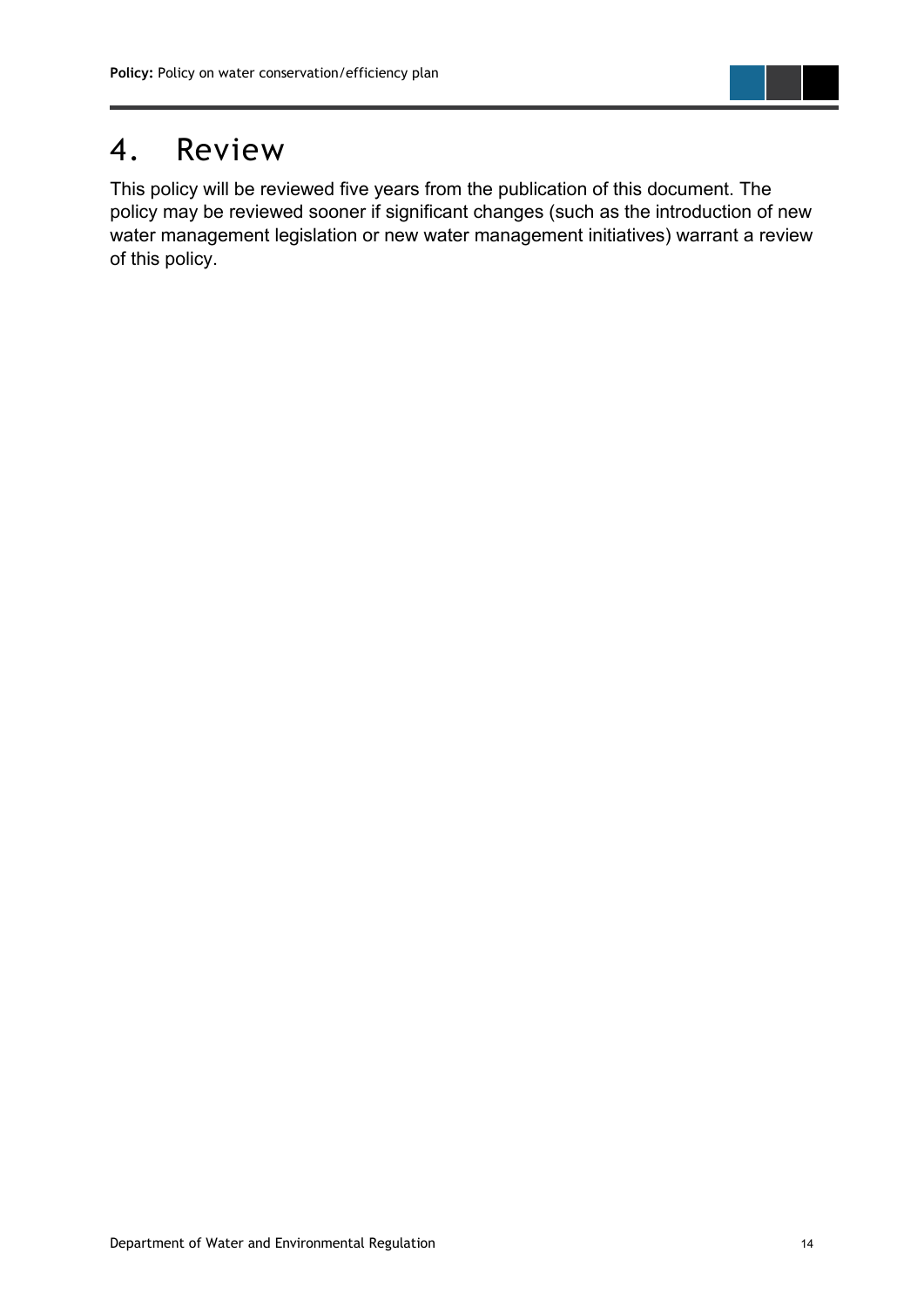## <span id="page-20-0"></span>Appendices

### <span id="page-20-1"></span>Appendix  $A - W$ ater conservation/efficiency plan framework

The water efficiency plan framework provides a tool that water licensees and water managers can use to determine the value of water efficiency in managing the water supply and water demand aspects of their operations.

Investing time and money into the preparation of a water conservation/efficiency plan (WCEP) can have financial benefits by saving money on operational costs. Preparation of the plans also has environmental and social benefits because looking after our water resources provides a secure water supply for the benefit of the community and the environment.

The following simple steps provide the basis for the preparation of a WCEP. This approach enables all licensees, ranging from small to large water users, to prepare a plan with ease:

Step 1 – identify your water use

- Step 2 identify opportunities for improving water efficiency
- Step 3 identify and select water efficiency measures
- Step 4 prepare your water efficiency plan

Step 5 – put your water efficiency plan into action.

This structure is provided as a guide on what needs to be considered when preparing a WCEP.

When the WCEP has been completed, it should be submitted to the department for approval. The department may negotiate with the licensee regarding the information and timelines proposed within the WCEP.

There is scope for industry groups to develop their own water efficiency or water conservation plan structure, subject to approval by the department. For example, local government through the Western Australian Local Government Association (WALGA) and participating councils have initiated the development of a model water conservation plan for the turf and landscape sector, focusing primarily on local government needs.

Note: The framework in this appendix should be used in conjunction with the water efficiency measures in Appendix B.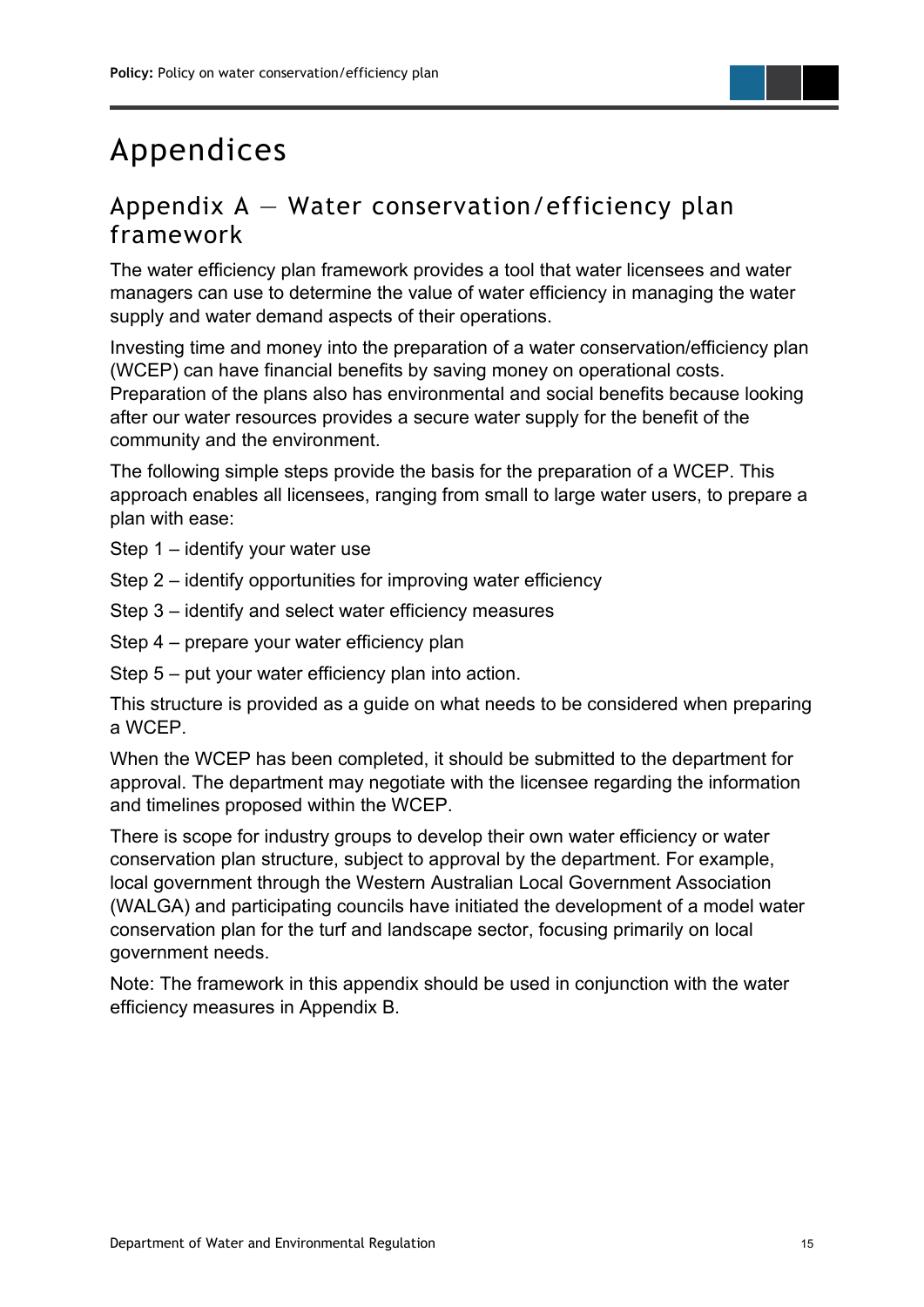

#### **Step 1 – identify your water use**

Taking an inventory of the existing water resources, the water supply and water demand system and the conditions affecting its use is an important part of the water conservation/efficiency plan process. This step can be achieved by undertaking a water audit to identify where and how water is used.

Methods of measuring water use include:

- read and record water meter readings regularly
- record pump operating hours and relate to volume of water abstracted (consult pump manufacturer)
- estimate flow rates and operating time by measuring how long it takes to fill a container of known volume.

In addition, you should consider and note:

- the water supply and demand system used
- the method and time of operation of the water supply and demand system
- the condition and servicing of the water supply and demand system
- potential for leaks/losses in the system or inefficient water use by the operator
- water availability issues or water restrictions in the area
- climatic factors affecting operation of the system
- any other factors affecting water use efficiency.

A description of water abstraction and use methods, operating rules and relevant administrative information should be provided within your water conservation/efficiency plan.

#### **Step 2 – identify opportunities for improving water efficiency**

Identify water management opportunities and goals based on anticipated benefits from improved operational efficiency of the water supply and water demand system. Reducing water demand by adopting water efficient practices can provide benefits and reduce energy and water supply costs. In turn, minimising the volume of water taken from the water resource has environmental and social benefits. This step can be achieved by understanding the nature and cost of water use.

Things to do to better understand your water use:

- identify trends, patterns or limitations including any seasonal variations, unexplained increases, water losses or unaccounted water
- relate use to a unit rate (for example, 6,000 kL/hectare per annum, 30 kL/animal per annum, 100 000 kL/ore production per annum)
- consider energy costs to pump and/or distribute water
- consider maintenance costs (for pumps, pipes, valves, controllers and so on)
- consider water treatment costs to make water suitable for use (where relevant)
- consider whether any activities could be undertaken using less water.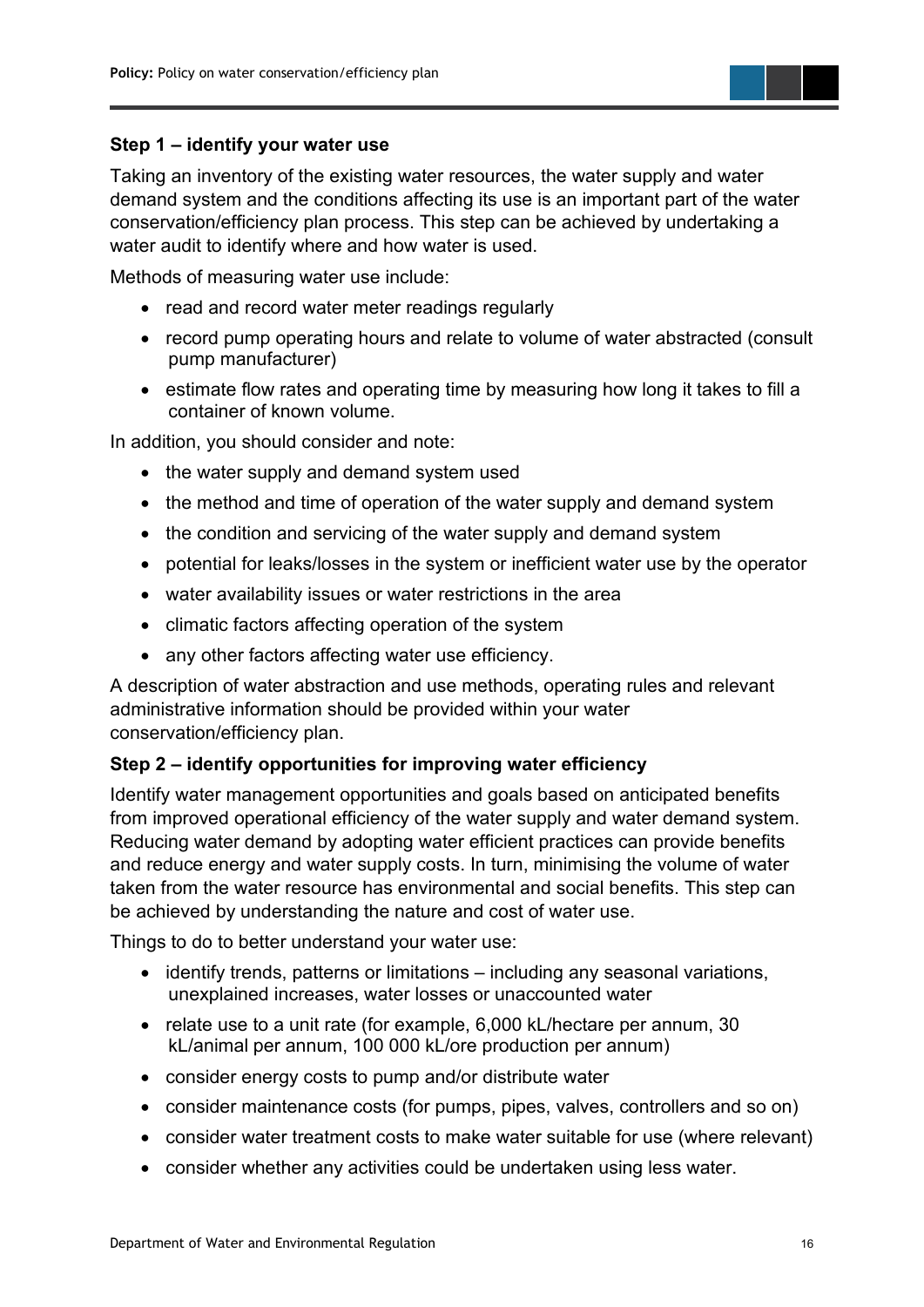Now that you have a better understanding of your water use (obtained from steps 1 and 2), provide a brief description of your water management goals in your water conservation/efficiency plan. Your water management goals should highlight opportunities for increasing water efficiency.

#### **Step 3 – identify and select water efficiency measures**

Determine any improvements to the water supply and water demand system and identify and select water efficiency measures to improve water efficiency within a reasonable planning timeframe (up to 10 years).

This can be achieved by reviewing the list of water efficiency measures indicated in Appendix B and identifying the measures that have already been implemented and those that are planned, including a timeframe for implementation. With changing technology leading to greater innovation in water use efficiency, licensees may also recommend their own water efficiency measures (if these are not already included in Appendix B).

Note that cost-effectiveness is only one criterion affecting the selection of a water efficiency measure. Other factors such as environmental and social benefits should be considered and weighted accordingly in the selection process.

#### **Step 4 – prepare your water conservation/efficiency plan**

Your water conservation/efficiency plan should now be prepared. As a guide, it should address all the requirements referred to in Steps 1–5.

Each of your water efficiency measures (identified in Step 3) should be described in more detail, clarifying what is proposed and how it will be implemented within the planned time frame. Justification of any estimated water savings should be provided.

As the plan is a document subject to review, it needs to be updated periodically to confirm successful implementation of a water efficiency measure or to describe why one was not met.

A recommended structure for presenting the implementation information is provided. The information should also be summarised in an implementation timetable.

Table A1 below is a sample implementation timetable (for inclusion in all WCEPs), indicating the proposed implementation date for each water efficiency measure and an estimate of the water savings achieved from each measure. The 'actions field' can be used to list actions for achieving outcomes.

#### **Recommended structure**

Implementation of water use efficiency measures

#### *System design*

• Describe the system, outlining any improvements and actions required.

#### *Irrigation control*

• Describe the method for controlling irrigation scheduling and any improvements and actions required.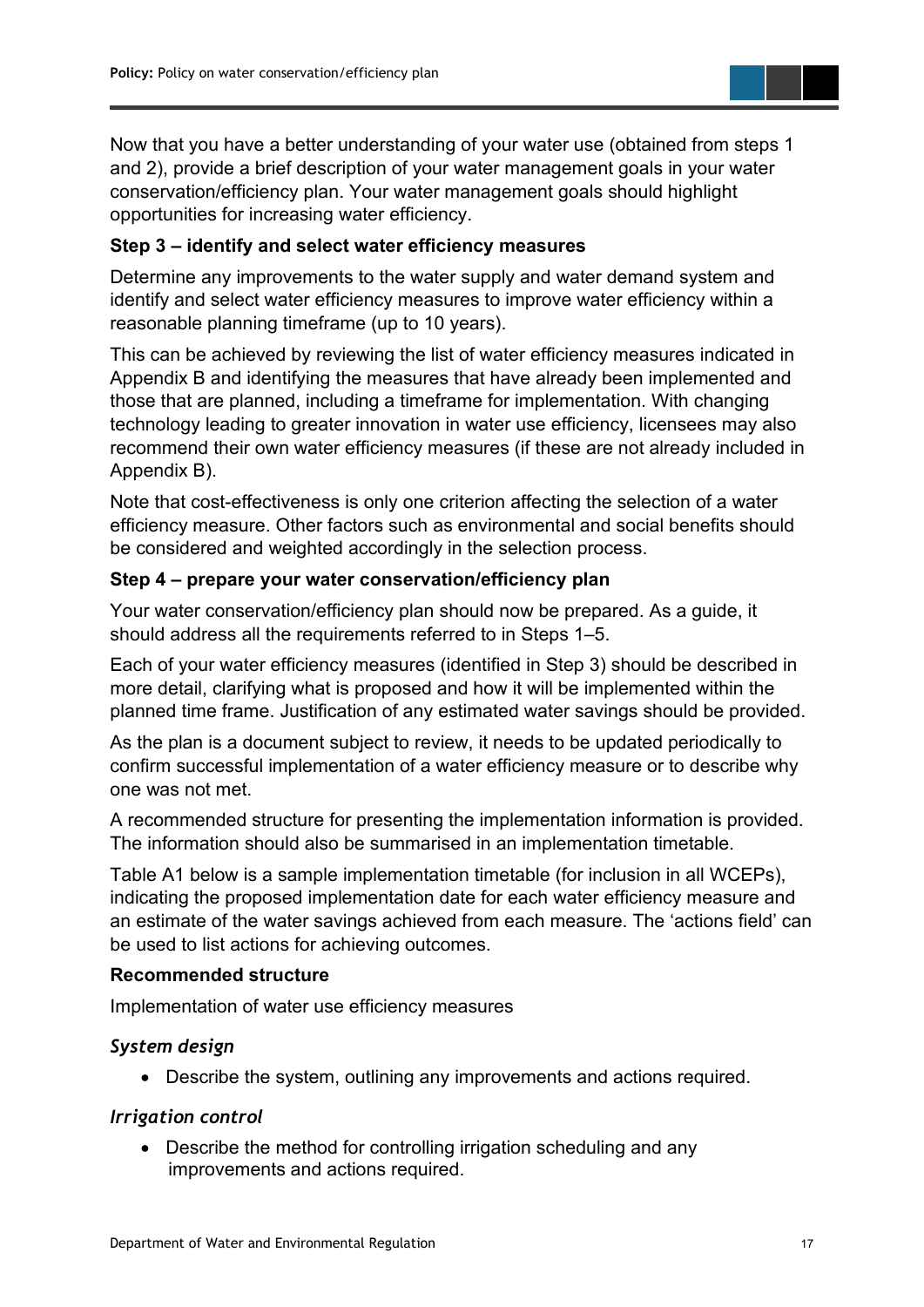

#### *Water accounting loss and control*

• Describe the method used to account for water and control any losses, outlining any improvements and actions required.

#### *Industry specific requirements*

• Address any industry specific requirements (such as land and crop management for horticultural industries; dust suppression for mining industries; landscape efficiency and soil type for turf and landscaping industries; retrofitting for water service providers).

#### *Training*

• Describe any training requirements or education programs being undertaken and their outcomes.

#### *Reporting*

• Describe the reporting process that will be used to notify the department (and any other relevant groups) of progress and outcomes from implementing water efficiency measures.

| <b>Water efficiency</b><br>measures | Implementation<br>date  |  | <b>Estimated water</b><br>savings (kL/yr) | <b>Actions</b> |  |
|-------------------------------------|-------------------------|--|-------------------------------------------|----------------|--|
|                                     | <b>Planned   Actual</b> |  |                                           |                |  |
|                                     |                         |  |                                           |                |  |
|                                     |                         |  |                                           |                |  |
|                                     |                         |  |                                           |                |  |

*Table A2: Timetable for implementation of water efficiency measures*

#### **Step 5 – put your water conservation/efficiency plan into action**

Now that an implementation timetable for introducing water efficiency measures has been provided (in step 4), the final step is to put the plan into action.

Consider:

- who is responsible for undertaking the plan requirements
- how progress on implementing water efficiency measures will be monitored and reported to the department
- the reporting of results and outcomes (such as successful implementation of measures; or analysis of measures that were not met successfully and how this could be improved)
- when and how often the plan will be reviewed and updated.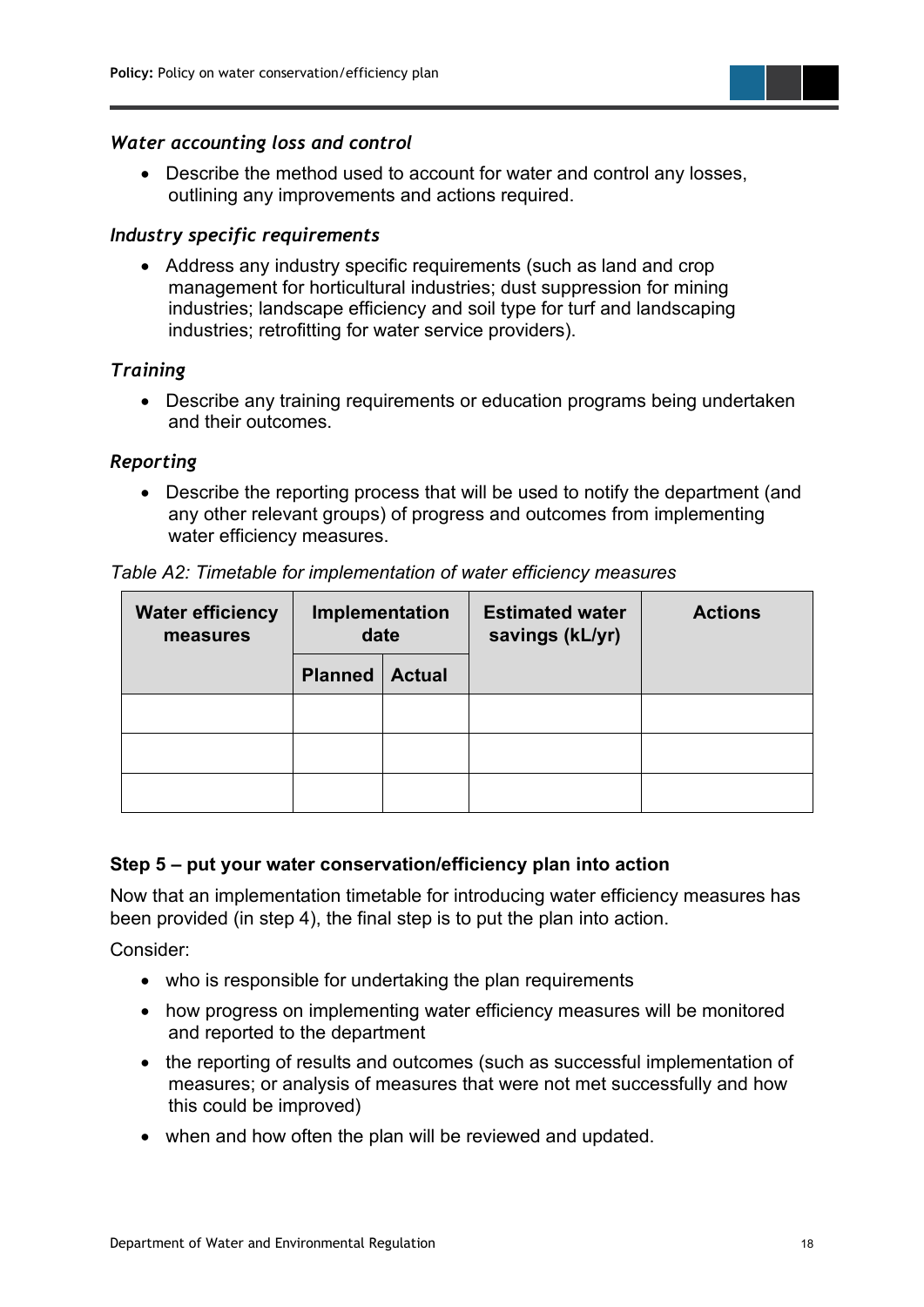

The method for actioning the water conservation/efficiency plan requirements, reporting the results and reviewing the plan's content should be detailed within your water conservation/efficiency plan.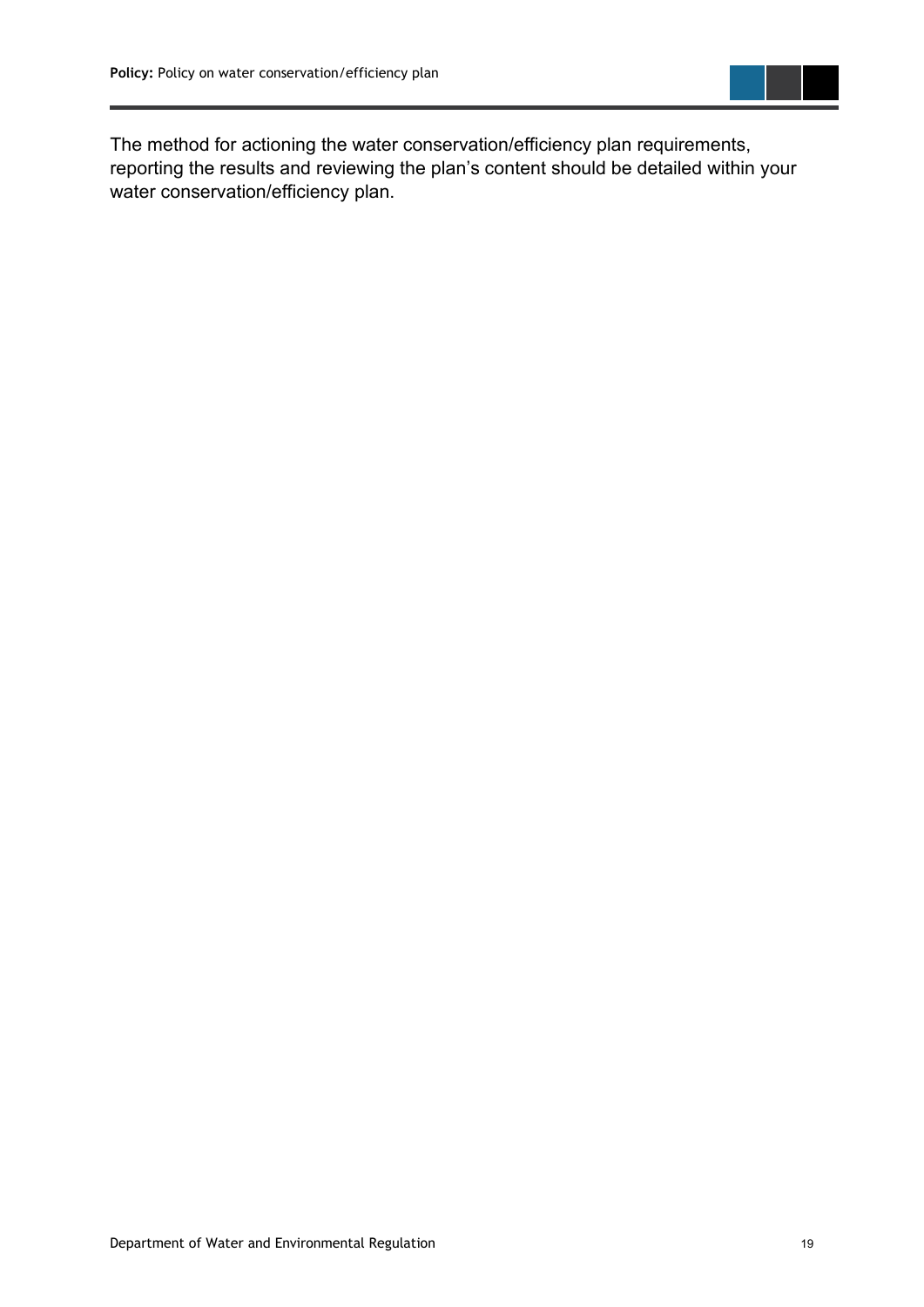### <span id="page-25-0"></span>Appendix B – Water conservation/efficiency plan guidelines

These guidelines provide general guidance on the scope of water use efficiency measures that the department considers are appropriate for each water use sector. The department recognises that the circumstances of individual operations vary greatly across the state. Hence, these water use efficiency measures provide general guidance rather than being prescriptive requirements.

Licensee's individual circumstances and operations will influence the appropriate water use efficiency measures. For example, the measures for irrigated agriculture operations in the Ord River irrigation scheme are likely to be different to those on the sand plains in the south-west of the state. The guidelines have flexibility to deal with such differences.

These guidelines (which reflect current industry best practice) form a common base to assist licensees develop a water conservation/efficiency plan that is suitable for their circumstances. The guidelines provide a cumulative approach to water efficiency measures and are organised into three different levels: basic, intermediate and advanced.

The relevant level of water efficiency measures (as determined from Table 2 of the policy) should be adopted. Where a licensee believes that particular water use efficiency measures are not appropriate for their circumstances, the department expects a justification for this position.

#### <span id="page-25-1"></span>**Water use efficiency measures**

| <b>Water efficiency</b><br>measure   | <b>Requirements</b>                                                                                                                                                                                 | Level                                      |
|--------------------------------------|-----------------------------------------------------------------------------------------------------------------------------------------------------------------------------------------------------|--------------------------------------------|
| System design                        | fittings to avoid unnecessary/continual discharge<br>metering of water use<br>water use efficiency considered in system design<br>water return from tailings maximised                              | B, I, A<br>B, I, A<br>l, A<br>A            |
| Water accounting<br>and loss control | leak detection and repair strategy<br>$\bullet$<br>system maintenance schedule<br>self-audit of water system<br>total site water balance and water credit<br>describing water use in each use point | B, I, A<br><b>B</b> , I, A<br>B, I, A<br>A |
| Information and<br>education         | employee education and awareness program<br>$\bullet$<br>(at induction)                                                                                                                             | B, I, A                                    |

*Table B1:Mining, mineral processing, heavy industry*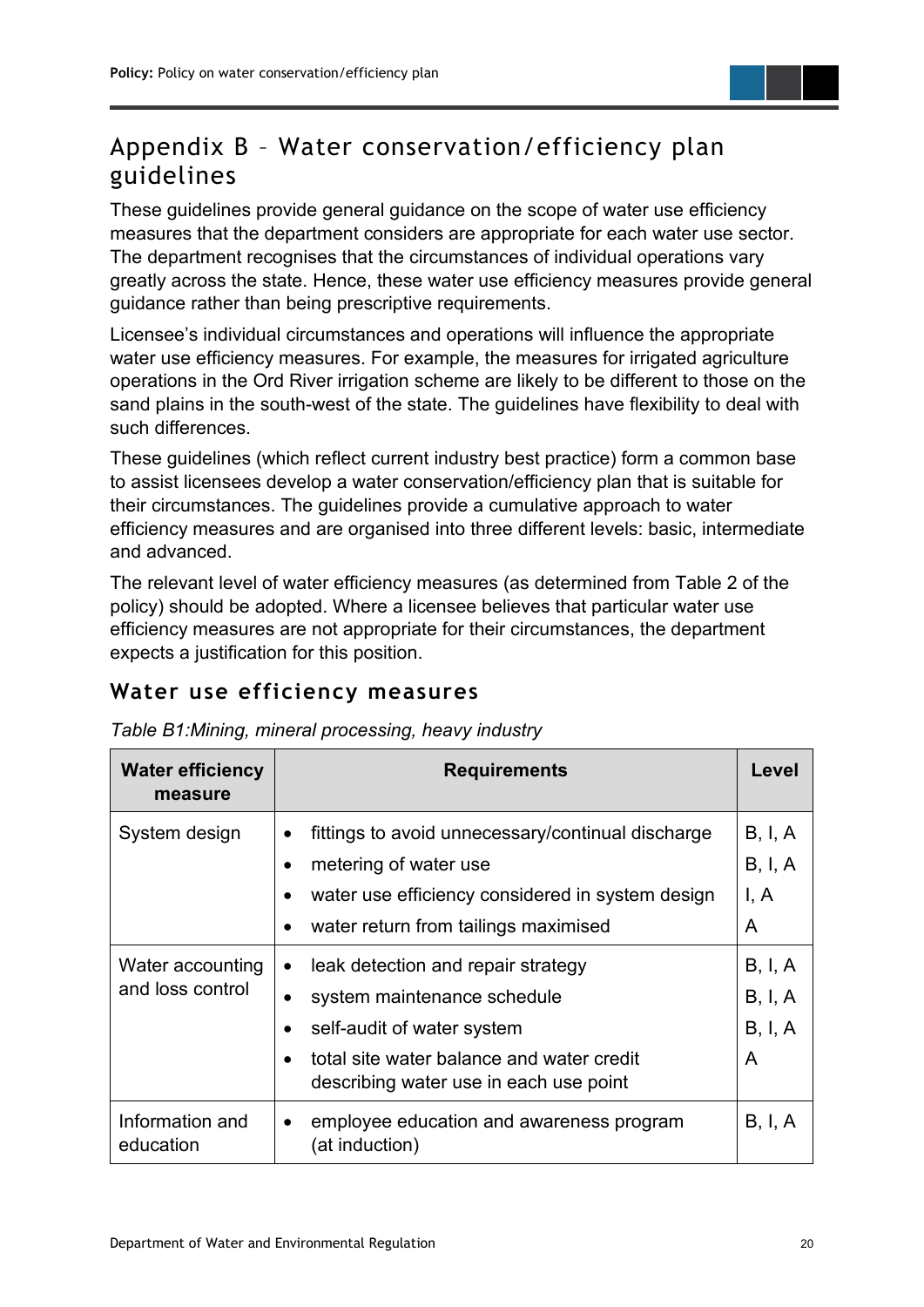| Dust suppression              | use of additives or alternatives to reduce water<br>needs for dust suppression                                     | A               |  |  |
|-------------------------------|--------------------------------------------------------------------------------------------------------------------|-----------------|--|--|
| Replacements<br>and upgrading | new systems designed for water use efficiency<br>water efficient systems incorporated when<br>upgrading facilities | B, I, A<br>I, A |  |  |
| $D$ ewater <sup>1</sup>       | use of dewater in other processes and dust<br>suppression                                                          | I, A            |  |  |
| Reporting                     | report on implementation with standard water<br>licence reports                                                    | B, I, A         |  |  |
| B: basic requirements         |                                                                                                                    |                 |  |  |
| I: intermediate requirements  |                                                                                                                    |                 |  |  |
| A: advanced requirements      |                                                                                                                    |                 |  |  |

- 2. aquifer reinjection to existing water table level
- 3. subsurface reticulation into watercourse alluvium
- 4. controlled surface discharge to mimic natural flow regime
- 5. uncontrolled discharge as last resort.

<span id="page-26-0"></span><sup>1</sup> The proponent must first consider the following (in order of priority) before the department approves any uncontrolled discharge of dewater to the environment:

<sup>1.</sup> investigate opportunities (and implementation issues) for reusing the dewater either by the proponent or by other nearby operations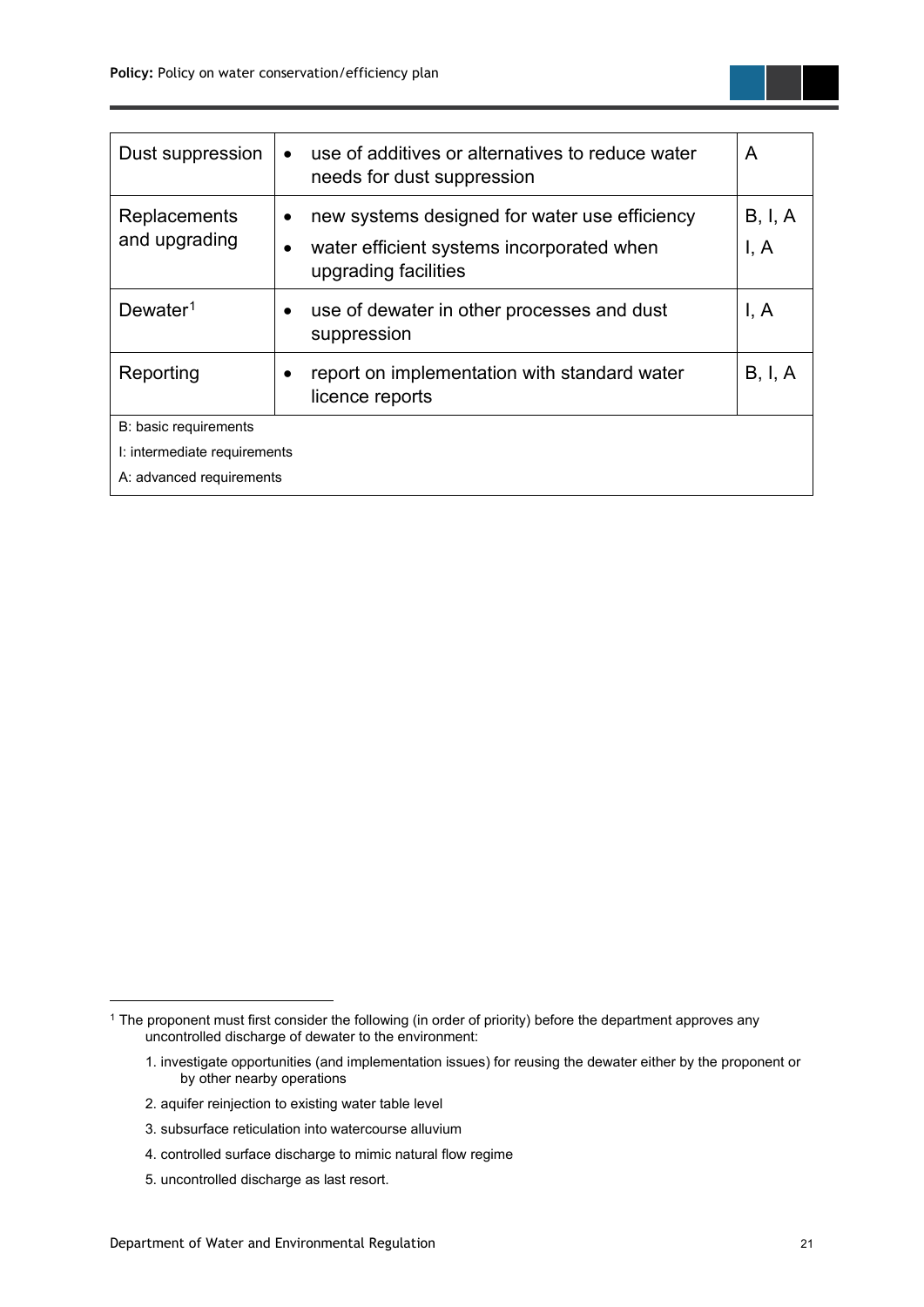| <b>Water efficiency</b><br>measure                       | <b>Requirements</b>                                                                                                         |                               |  |  |
|----------------------------------------------------------|-----------------------------------------------------------------------------------------------------------------------------|-------------------------------|--|--|
| Install<br>appropriate                                   | new systems designed by a certified irrigation<br>designer                                                                  | B, I, A                       |  |  |
| systems                                                  | system and method or irrigation identified;<br>including (but not limited to) drip irrigation and low-<br>pressure speakers | B, I, A                       |  |  |
|                                                          | efficient distribution systems (minimise leakage<br>and evaporation)                                                        | B, I, A                       |  |  |
|                                                          | metering of water use<br>irrigation zones of plants and oil types with similar<br>water requirements                        | B, I, A<br>I, A               |  |  |
|                                                          | a distribution uniformity <sup>2</sup> of greater than 75 per<br>cent is maintained (where this measure is<br>appropriate)  | I, A                          |  |  |
| Irrigation control                                       | Soil moisture sensor to detect water passing the<br>$\bullet$<br>root zone                                                  | I, A                          |  |  |
| Land and crop<br>management                              | Soil and crop types identified and considered<br>when determining application rates                                         | B, I, A<br>A                  |  |  |
|                                                          | Land and soil improvements to retain<br>$\bullet$<br>water/reduce runoff or recharge past the root zone                     |                               |  |  |
| Water accounting<br>and loss control                     | leak detection and repair strategy<br>$\bullet$<br>system maintenance schedule<br>self-audit of water system                | B, I, A<br>B, I, A<br>B, I, A |  |  |
| Training                                                 | employee education and awareness program                                                                                    | I, A                          |  |  |
| Reporting                                                | report on implementation with standard water<br>licence report                                                              | B, I, A                       |  |  |
| B: basic requirements                                    |                                                                                                                             |                               |  |  |
| I: intermediate requirements<br>A: advanced requirements |                                                                                                                             |                               |  |  |
|                                                          |                                                                                                                             |                               |  |  |

*Table B2: Horticulture, irrigated agriculture*

<span id="page-27-0"></span><sup>2</sup> Distribution uniformity is a measure of the evenness of cover and is highly related to efficiency. Distribution uniformity is measured by using catch cups to record the precipitation rate and is determined as: Distribution uniformity = 100 x (average of the lowest 25 per cent of catch cup volumes/average catch cup volume).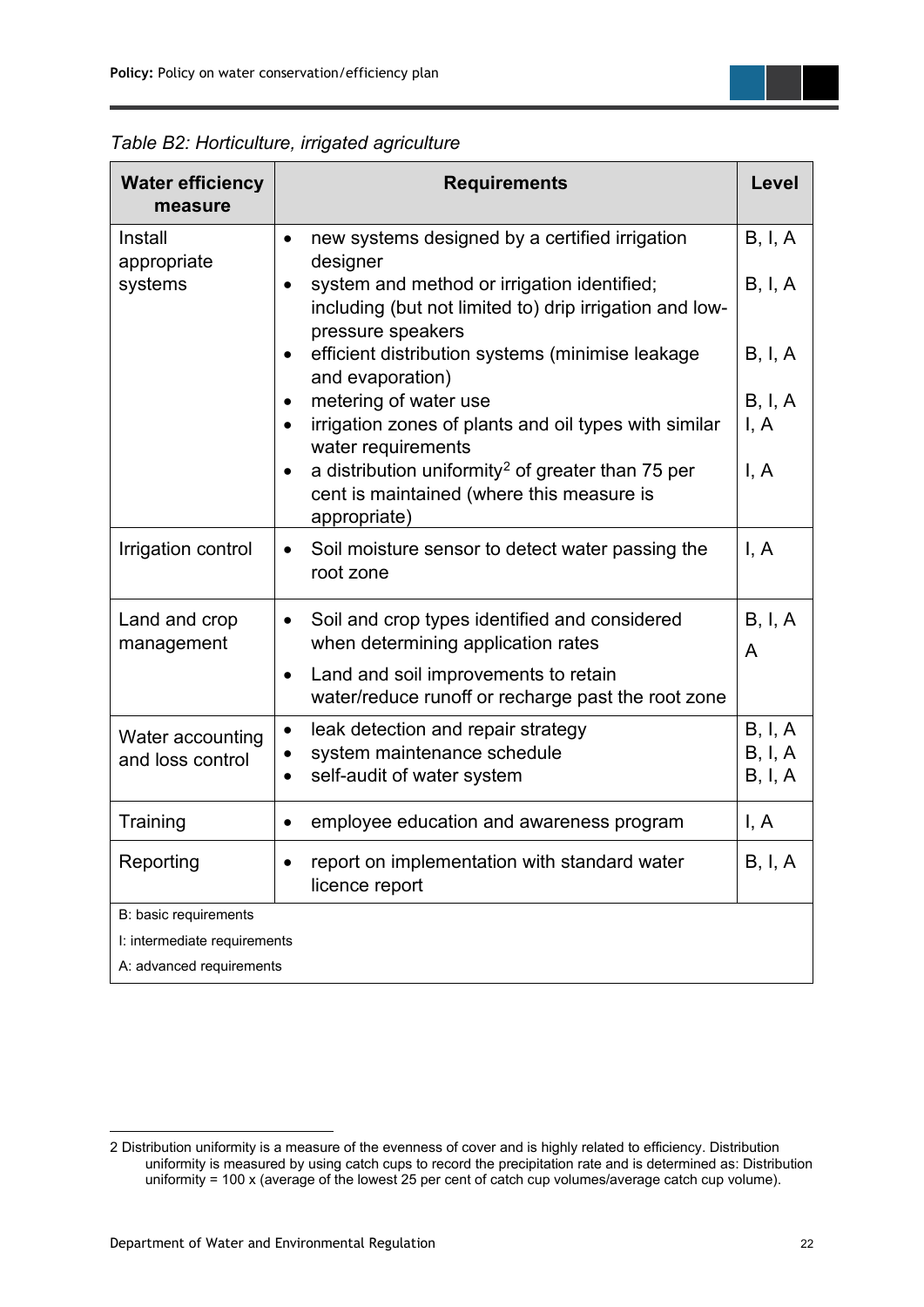

| <b>Water efficiency</b><br>measure                    | <b>Requirements</b>                                                                                                                                                                                      | Level                   |  |  |
|-------------------------------------------------------|----------------------------------------------------------------------------------------------------------------------------------------------------------------------------------------------------------|-------------------------|--|--|
| Install<br>appropriate                                | new systems designed by a certified irrigation<br>$\bullet$<br>designer                                                                                                                                  | B, I, A                 |  |  |
| systems                                               | irrigation system minimises water fall on paved<br>surfaces                                                                                                                                              | B, I, A                 |  |  |
|                                                       | metering of water use<br>separate control stations for different use areas<br>a distribution uniformity <sup>3</sup> of greater than 75 per<br>cent is maintained (where this measure is<br>appropriate) | B, I, A<br>I, A<br>I, A |  |  |
| Irrigation control                                    | watering avoided between 9 am and 6 pm<br>$\bullet$                                                                                                                                                      | B, I, A                 |  |  |
|                                                       | soil moisture sensor to detect water passing the<br>$\bullet$<br>root zone                                                                                                                               | A                       |  |  |
| Soil type                                             | soil and grass/plant types identified and<br>$\bullet$<br>considered when determining application rates                                                                                                  | B, I, A                 |  |  |
|                                                       | soil wetting agents used where appropriate                                                                                                                                                               | I, A                    |  |  |
|                                                       | soil amendments made to increase water and<br>nutrient retention                                                                                                                                         | I, A                    |  |  |
| Water accounting                                      | leak detection and repair strategy<br>$\bullet$                                                                                                                                                          | B, I, A                 |  |  |
| and loss control                                      | system maintenance schedule<br>self-audit of water system                                                                                                                                                | B, I, A<br>B, I, A      |  |  |
| Landscape                                             | low water use turf and plant species selected<br>٠                                                                                                                                                       | B, I, A<br>I, A         |  |  |
| efficiency                                            | landscape design of larger sites reviewed                                                                                                                                                                |                         |  |  |
| Training                                              | employee education and awareness program<br>$\bullet$                                                                                                                                                    | I, A                    |  |  |
| Reporting                                             | report on implementation with standard water<br>٠<br>licence report                                                                                                                                      | B, I, A                 |  |  |
| B: basic requirements<br>I: intermediate requirements |                                                                                                                                                                                                          |                         |  |  |
| A: advanced requirements                              |                                                                                                                                                                                                          |                         |  |  |

*Table B3: Turf and landscape (for example, local government, gardens, recreation grounds, schools, golf courses, racecourses)*

<span id="page-28-0"></span><sup>3</sup> Distribution uniformity is a measure of the evenness of cover and is highly related to efficiency. Distribution uniformity is measured by using catch cups to record the precipitation rate and is determined as: Distribution uniformity = 100 x (average of the lowest 25 per cent of catch cup volumes/average catch cup volume).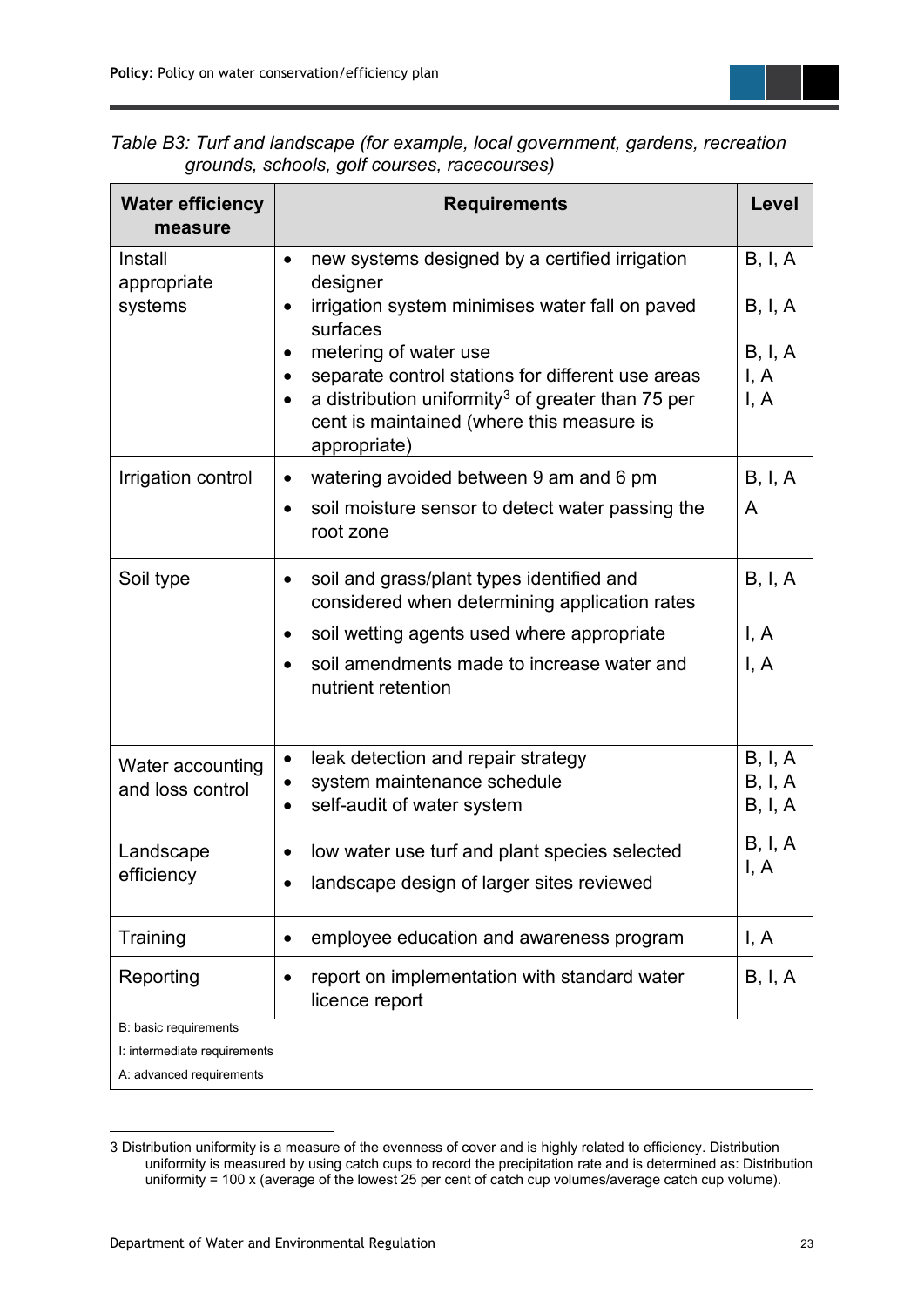| <b>Water efficiency</b><br>measure                                                                 | <b>Requirements</b>                                                                                                                                                                                                     | Level                              |
|----------------------------------------------------------------------------------------------------|-------------------------------------------------------------------------------------------------------------------------------------------------------------------------------------------------------------------------|------------------------------------|
| <b>Universal</b><br>customer metering                                                              | service connection metering and reading<br>$\bullet$<br>metering of public use water<br>$\bullet$<br>fixed interval meter reading<br>$\bullet$<br>meter accuracy analysis<br>$\bullet$                                  | B, I, A<br>B, I, A<br>I, A<br>A    |
| Water accounting<br>and loss control                                                               | leak detection and repair strategy<br>$\bullet$<br>system maintenance schedule<br>$\bullet$<br>self-audit of water system<br>$\bullet$<br>report and analysis of causes of non-accounted<br>$\bullet$<br>for/lost water | B, I, A<br>B, I, A<br>B, I, A<br>A |
| Information and<br>education                                                                       | water use and efficiency information available on<br>$\bullet$<br>water bill                                                                                                                                            | I, A                               |
| Contingency<br>planning                                                                            | demand management strategies linked to<br>$\bullet$<br>environmental triggers (such as reduced<br>groundwater levels or increased rate of decline)                                                                      | I, A                               |
| Assist water users<br>to audit and<br>improve their water<br>use efficiency                        | advisory service available to assist large volume<br>$\bullet$<br>users improve their water efficiency                                                                                                                  | A                                  |
| <b>Retrofit water</b><br>efficient appliances<br>(including rebates<br>and promotional<br>aspects) | retrofit kits available and promoted<br>$\bullet$<br>rebates available to customers where<br>economically justified                                                                                                     | A<br>A                             |
| Reporting                                                                                          | report on implementation with standard water<br>licence report                                                                                                                                                          | B, I, A                            |
| B: basic requirements<br>I: intermediate requirements<br>A: advanced requirements                  |                                                                                                                                                                                                                         |                                    |

*Table B4: Water service providers, irrigation water providers*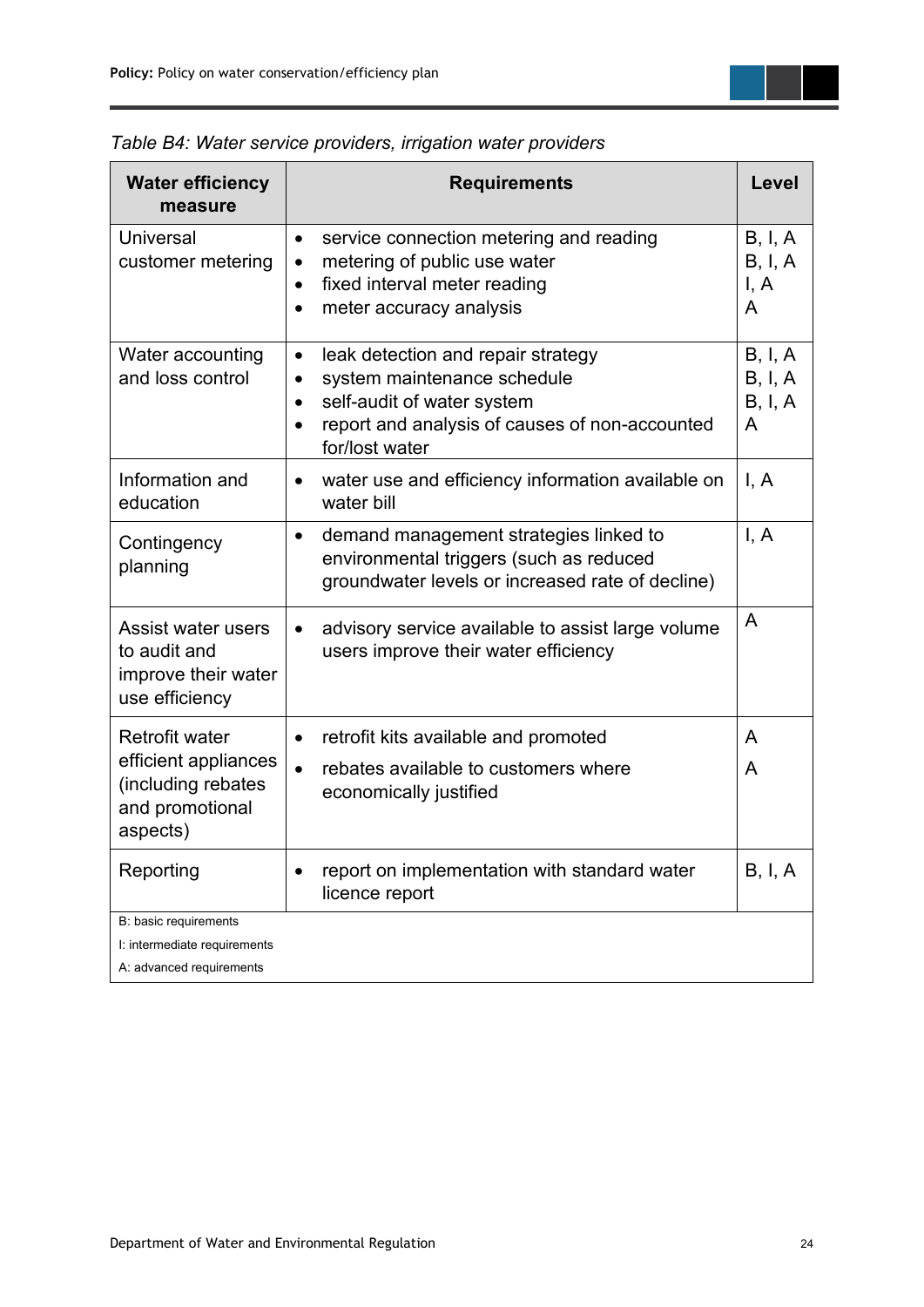

*Table B5: Animal production (for example beef, dairy, poultry and eggs)*

<span id="page-30-0"></span><sup>4</sup> Distribution uniformity is a measure of the evenness of cover and is highly related to efficiency. Distribution uniformity is measured by using catch cups to record the precipitation rate and is determined as: Distribution uniformity = 100 x (average of the lowest 25 per cent of catch cup volumes/average catch cup volume).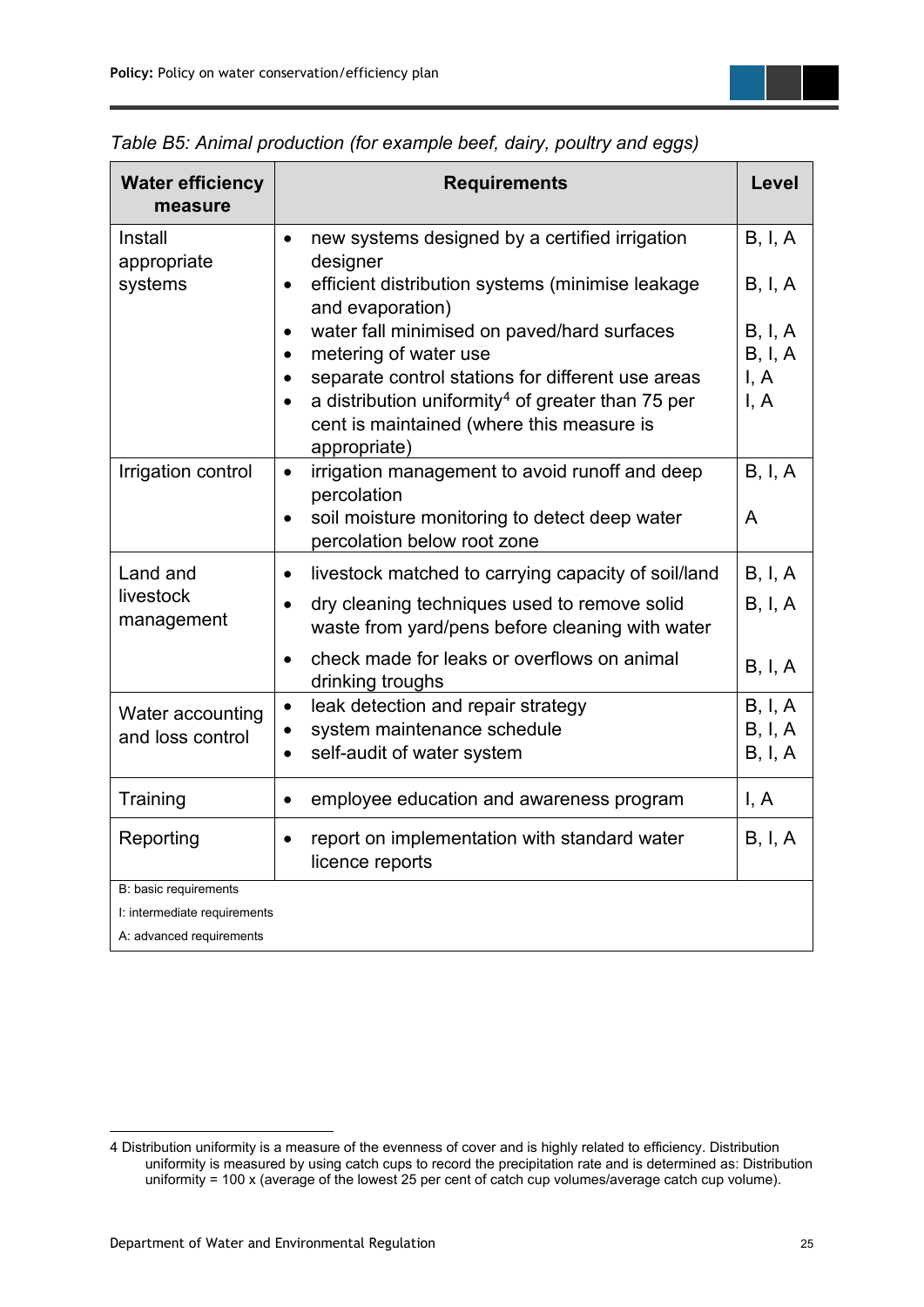

#### **Further water use efficiency options**

This information is provided to assist water users and managers progress towards higher levels of water use efficiency.

*Table C1: Mining, mineral processing, heavy industry* 

| Water use efficiency measures     | <b>Requirements</b>                                           |
|-----------------------------------|---------------------------------------------------------------|
| System design                     | system designed for maximum practical<br>water use efficiency |
| Water accounting and loss control | automated sensors/telemetry<br>$\bullet$                      |
|                                   | loss prevention program                                       |
|                                   | selective process water use submetering                       |
| Self-audits of water use          | selective end-use self-audits                                 |
| Replacements and upgrading        | adoption of new technologies                                  |
| Reuse and recycling               | large volume irrigation applications                          |
| Dewater                           | dewater made available to other<br>sites/users                |
| Reporting                         | explanation and analysis of results<br>$\bullet$              |
|                                   | benchmarking against similar processes<br>$\bullet$           |
| Integrated resource management    | supply- and demand-side technologies<br>considered            |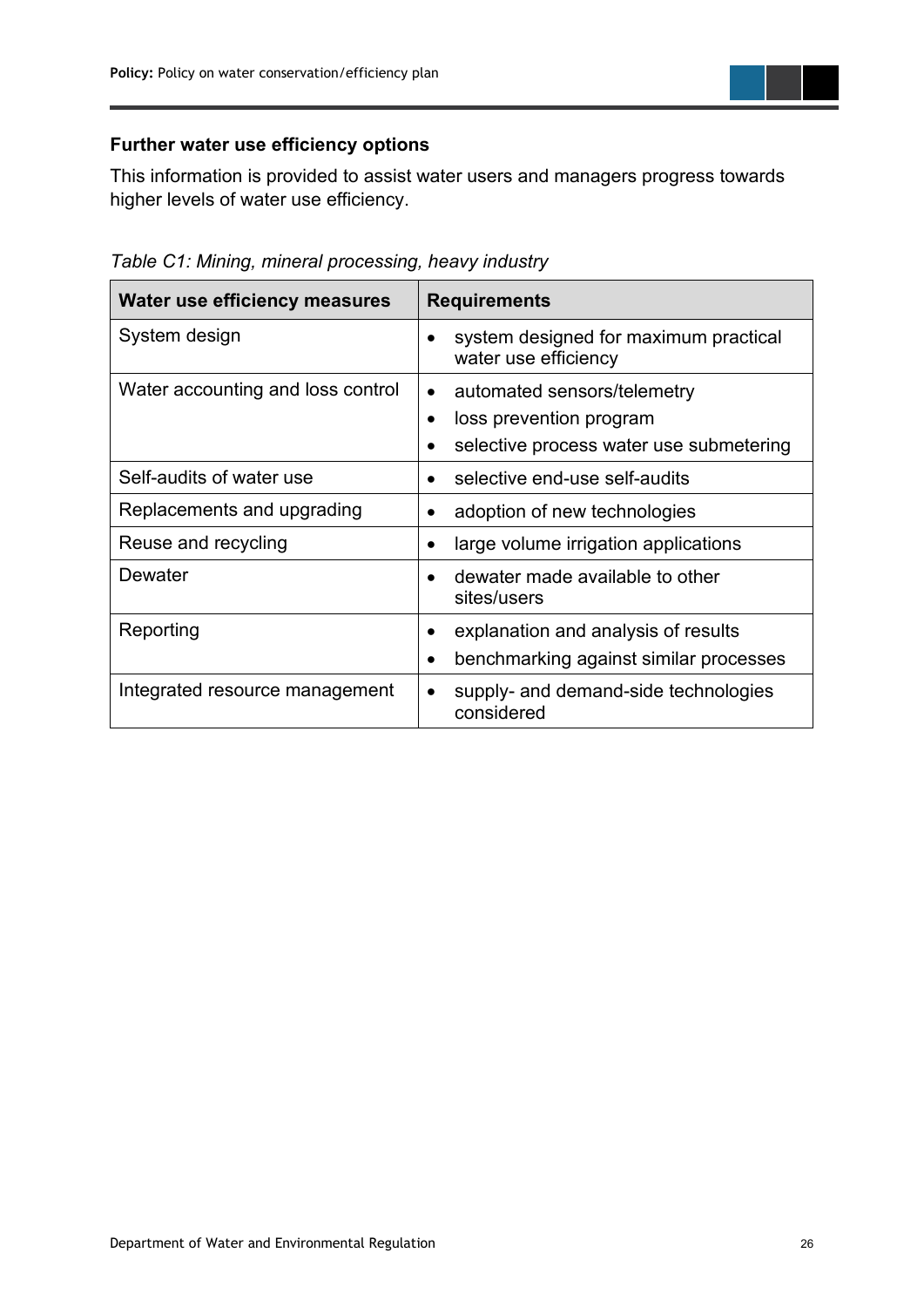

| Table C2: Horticulture, irrigated agriculture |  |  |
|-----------------------------------------------|--|--|
|-----------------------------------------------|--|--|

| Install appropriate systems       | local meteorological conditions monitored<br>to allow real time scheduling adjustments<br>irrigation water passes the root zone only<br>$\bullet$<br>during specific irrigation events designed<br>to flush the root zone<br>independent control of irrigation rates for<br>$\bullet$<br>each soil type/irrigation unit where<br>practicable |
|-----------------------------------|----------------------------------------------------------------------------------------------------------------------------------------------------------------------------------------------------------------------------------------------------------------------------------------------------------------------------------------------|
| Irrigation control                | system controls to avoid watering when<br>rainfall provides adequate moisture                                                                                                                                                                                                                                                                |
| Water accounting and loss control | automated sensors/telemetry<br>$\bullet$<br>loss prevention program<br>٠                                                                                                                                                                                                                                                                     |
| Integrated resource management    | supply- and demand-side technologies<br>$\bullet$<br>considered                                                                                                                                                                                                                                                                              |
| Reporting                         | explanation and analysis of results and<br>$\bullet$<br>trend analysis                                                                                                                                                                                                                                                                       |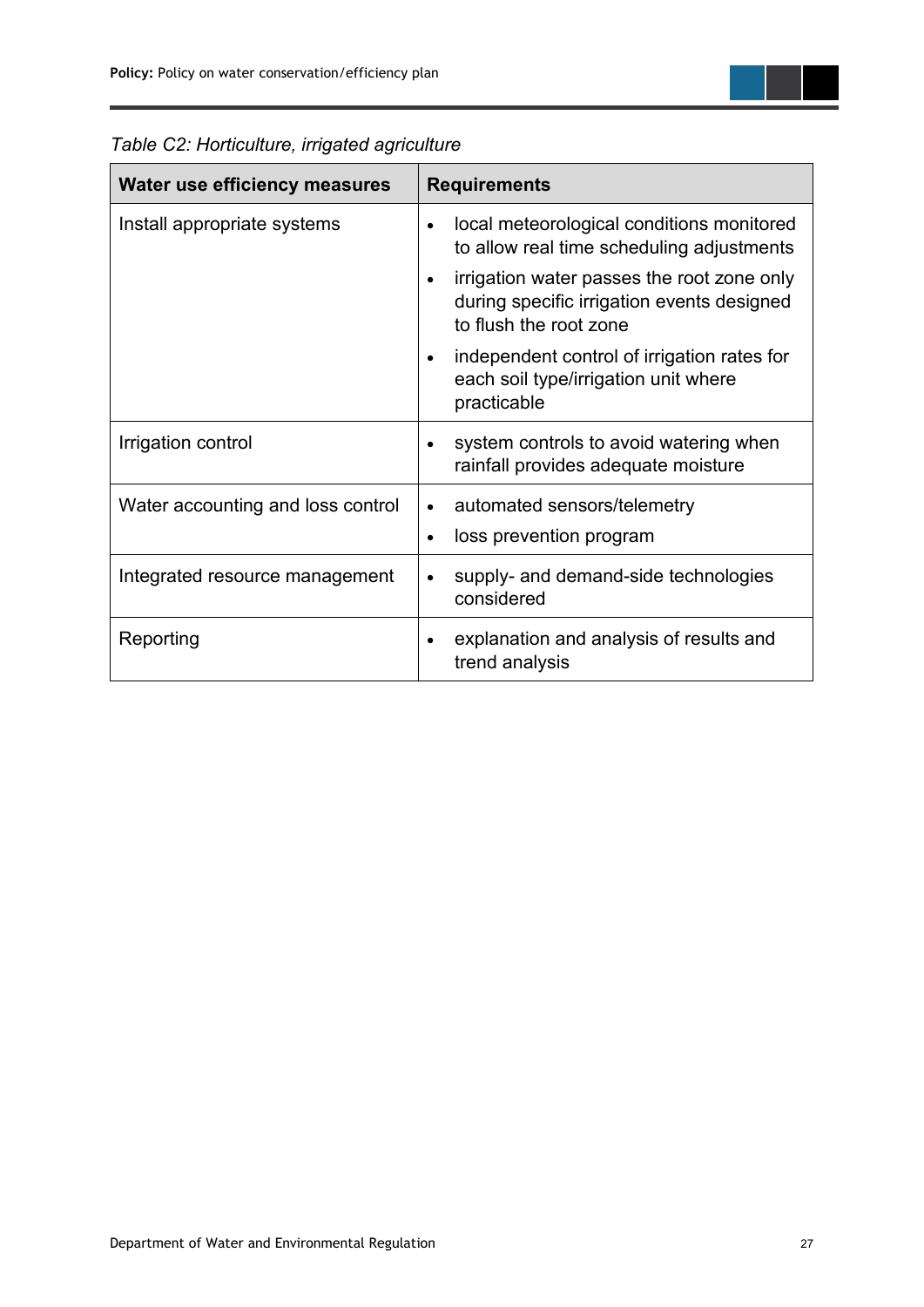

*Table C3: Turf and landscape (for example, local government, gardens, recreation grounds, schools, golf courses, racecourses)*

| <b>Water use efficiency measures</b> | <b>Requirements</b>                                                                                             |
|--------------------------------------|-----------------------------------------------------------------------------------------------------------------|
| Install appropriate systems          | local meteorological conditions monitored<br>to allow real time adjustments                                     |
|                                      | independent control of irrigation rates for<br>$\bullet$<br>each soil type/irrigation unit where<br>practicable |
| Irrigation control                   | system controls to avoid watering when<br>rainfall provides adequate moisture                                   |
| Water accounting and loss control    | automated sensors/telemetry                                                                                     |
|                                      | loss prevention program<br>$\bullet$                                                                            |
| Landscape efficiency                 | landscape planning and renovation                                                                               |
|                                      | selective submetering of large irrigation<br>areas                                                              |
| Integrated resource management       | supply- and demand-side technologies<br>$\bullet$<br>considered                                                 |
| Reporting                            | explanation and analysis of results and<br>trend analysis                                                       |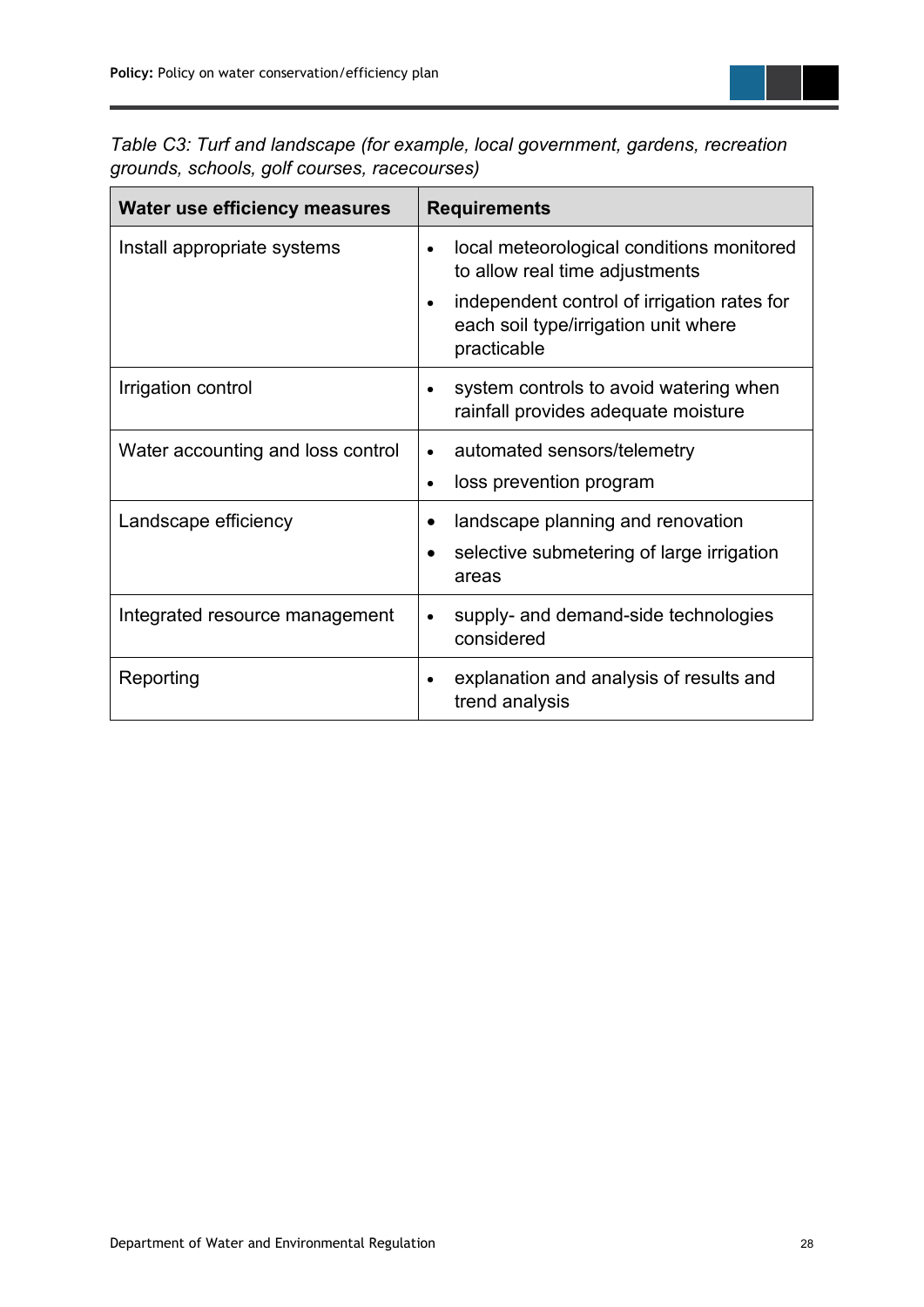

| Water use efficiency measures                                                         | <b>Requirements</b>                                                                                                                        |
|---------------------------------------------------------------------------------------|--------------------------------------------------------------------------------------------------------------------------------------------|
| Universal customer metering                                                           | meters tested, calibrated and replaced<br>$\bullet$                                                                                        |
| Water accounting and loss control                                                     | automated sensors/telemetry<br>$\bullet$<br>loss prevention program<br>$\bullet$                                                           |
| Information and education                                                             | workshops<br>$\bullet$<br>advisory committee<br>$\bullet$                                                                                  |
| Reporting                                                                             | explanation and analysis of results and<br>$\bullet$<br>trend analysis<br>benchmarking conducted against similar<br>$\bullet$<br>processes |
| Assist water users to audit and<br>improve their water use efficiency                 | selective end-use audits<br>$\bullet$<br>landscape planning and renovation<br>$\bullet$                                                    |
| Retrofit water efficient appliances<br>(including rebates and promotional<br>aspects) | targeted programs with customer<br>$\bullet$<br>rebates/subsidies                                                                          |
| Pressure management                                                                   | selective use of pressure-reducing valves<br>$\bullet$                                                                                     |
| Reuse and recycling                                                                   | industrial and large volume irrigation<br>$\bullet$<br>applications                                                                        |
|                                                                                       | two-tier systems to allow lower quality<br>$\bullet$<br>water to be supplied for non-potable<br>purposes (for new developments)            |
| <b>FWater use regulation</b>                                                          | requirements for new developments<br>$\bullet$                                                                                             |
| Integrated resource management                                                        | supply- and demand-side technologies<br>considered                                                                                         |

|  |  |  |  | Table C4: Water service providers, irrigation water providers |  |  |  |
|--|--|--|--|---------------------------------------------------------------|--|--|--|
|--|--|--|--|---------------------------------------------------------------|--|--|--|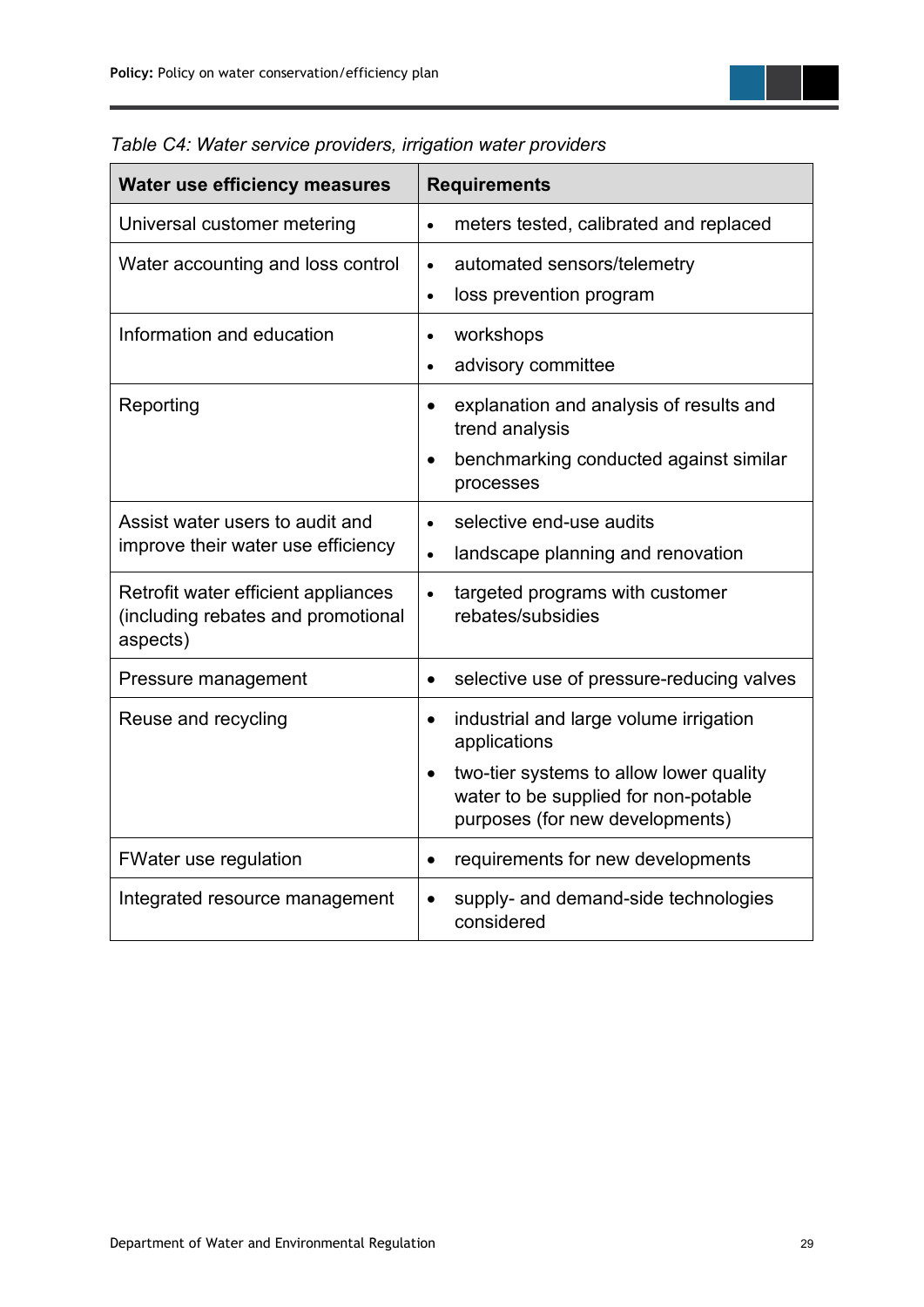

| Table C5: Animal production (for example, beef, dairy, poultry and eggs) |  |  |  |  |  |  |
|--------------------------------------------------------------------------|--|--|--|--|--|--|
|--------------------------------------------------------------------------|--|--|--|--|--|--|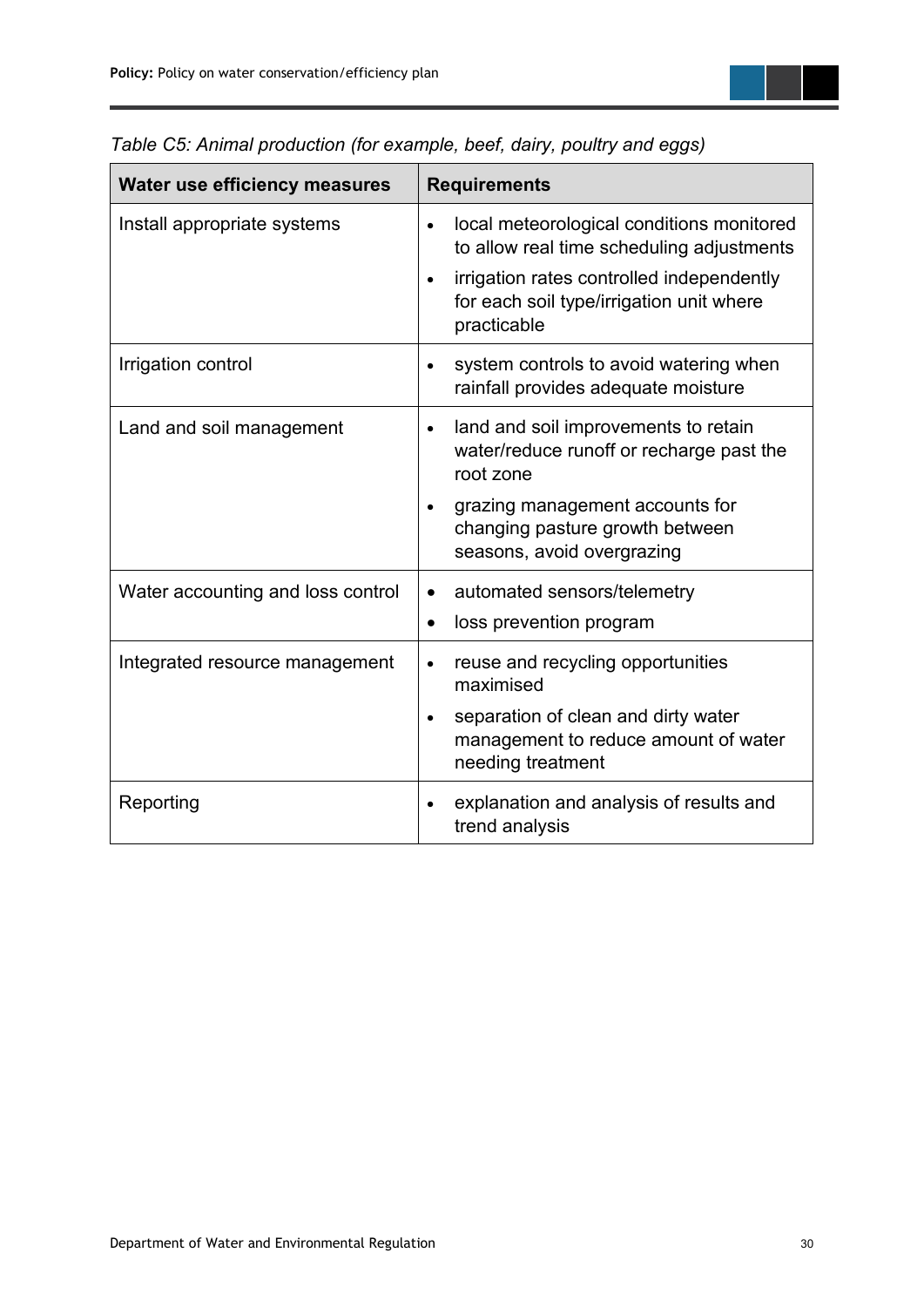## <span id="page-36-0"></span>Glossary

| <b>Term</b>                | <b>Definition</b>                                                                                                                                                                                                                                                                                                                                    |
|----------------------------|------------------------------------------------------------------------------------------------------------------------------------------------------------------------------------------------------------------------------------------------------------------------------------------------------------------------------------------------------|
| <b>Agency or authority</b> | (a) a department or other agency of government of<br>the state or of the Commonwealth; or<br>(b) an authority of the state or of the Commonwealth<br>established for a public purpose; or<br>(c) a local government authority.                                                                                                                       |
| <b>Allocation</b>          | the volume of water which has been allocated for use<br>each year.                                                                                                                                                                                                                                                                                   |
| <b>Allocation limit</b>    | in the department's current water licensing system, an<br>allocation limit is a volumetric limit. It is ordinarily<br>equal to or less than the sustainable yield.                                                                                                                                                                                   |
| <b>Agreement</b>           | agreements are a form of lease and occur via the<br>temporary change of a licensed entitlement, or part<br>thereof, to another party. The new party is then able<br>to operate under the terms of the licence for the<br>period of the agreement. Water may be taken from a<br>different location, requiring an assessment of the<br>likely impacts. |
| <b>Aquifer</b>             | a geological formation or group of formations capable<br>of receiving, storing and transmitting significant<br>quantities of water. Usually described by whether they<br>consist of sedimentary deposits (sand and gravel) or<br>fractured rock. Aquifer types include unconfined,<br>confined and artesian.                                         |
| <b>Bore</b>                | a narrow, normally vertical hole drilled in soil or rock<br>to monitor or withdraw groundwater from an aquifer.                                                                                                                                                                                                                                      |
| <b>Environmental value</b> | (also known as beneficial uses) is a value or use of<br>the environment or any element or segment of the<br>environment which is conducive to public benefit,<br>welfare, safety, health or aesthetic enjoyment and<br>which requires protection.                                                                                                    |
| <b>Groundwater</b>         | refers to the water that occurs in pore spaces and<br>fractures in rocks beneath the ground surface.                                                                                                                                                                                                                                                 |
| <b>Groundwater area</b>    | all the boundaries that are proclaimed under the<br>Rights in Water and Irrigation Act 1914 and used for<br>water allocation planning, management, and licensing                                                                                                                                                                                     |
| <b>Operating strategy</b>  | operating strategies detail a licensee's responsibilities<br>for managing the impacts of taking and using water<br>and specify: monitoring and reporting requirements;<br>methods used to manage impacts on the environment<br>and other water users; water efficiency measures;<br>and contingency plans describing how the licensee                |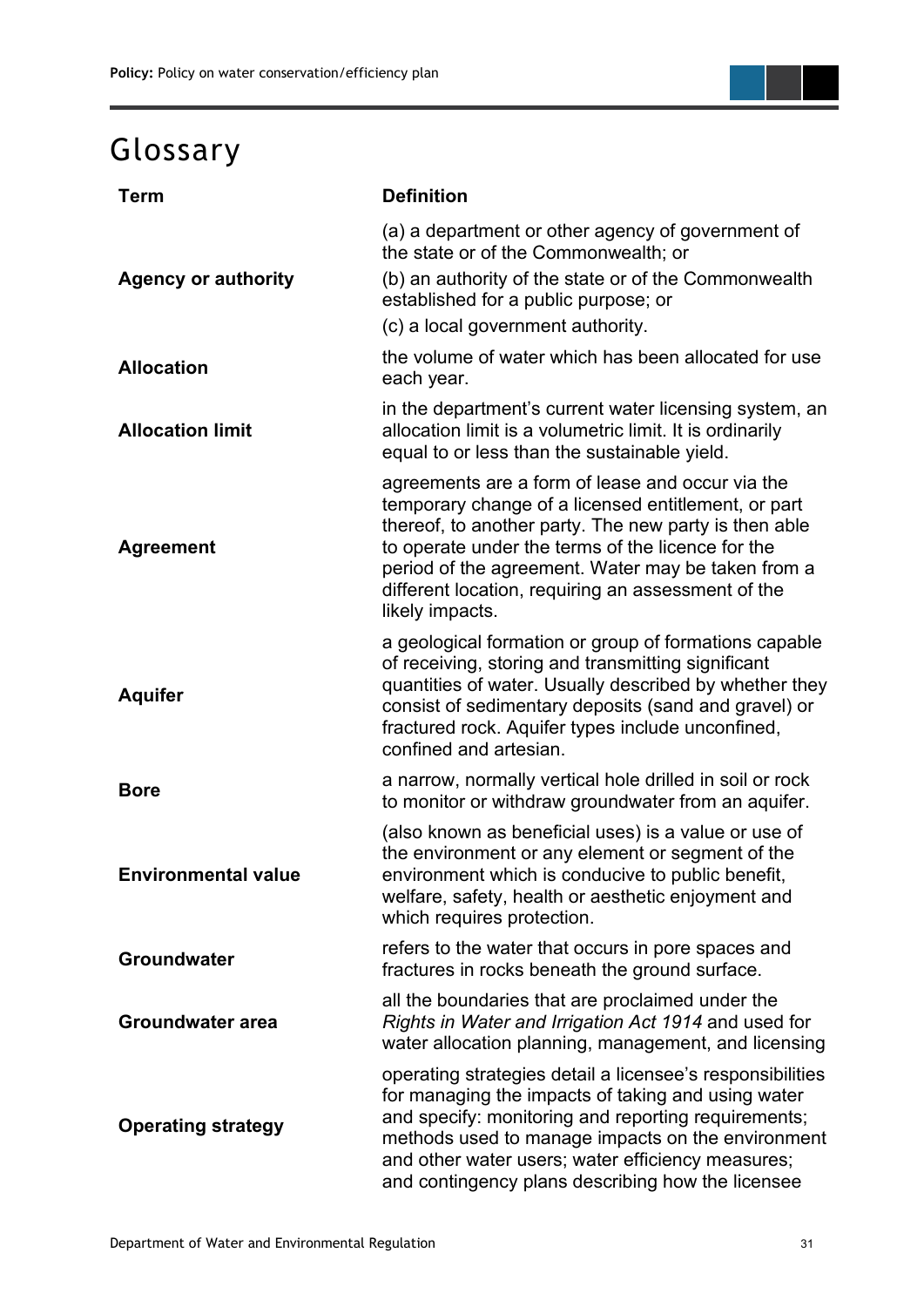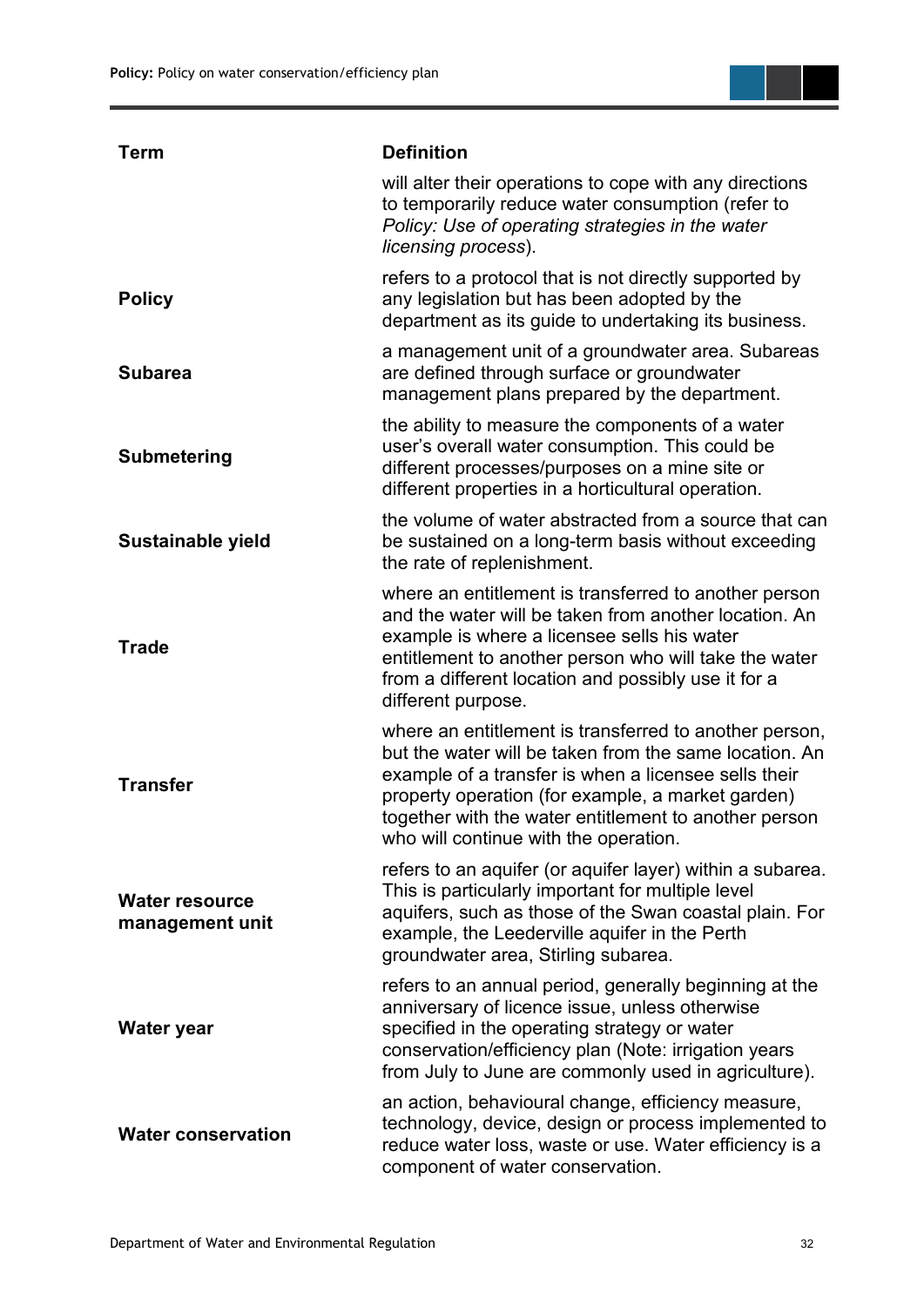

#### **Term Definition**

**Water use efficiency** increasing water supply efficiency and water demand<br>Afficiency to minimise the taking and use of water efficiency to minimise the taking and use of water.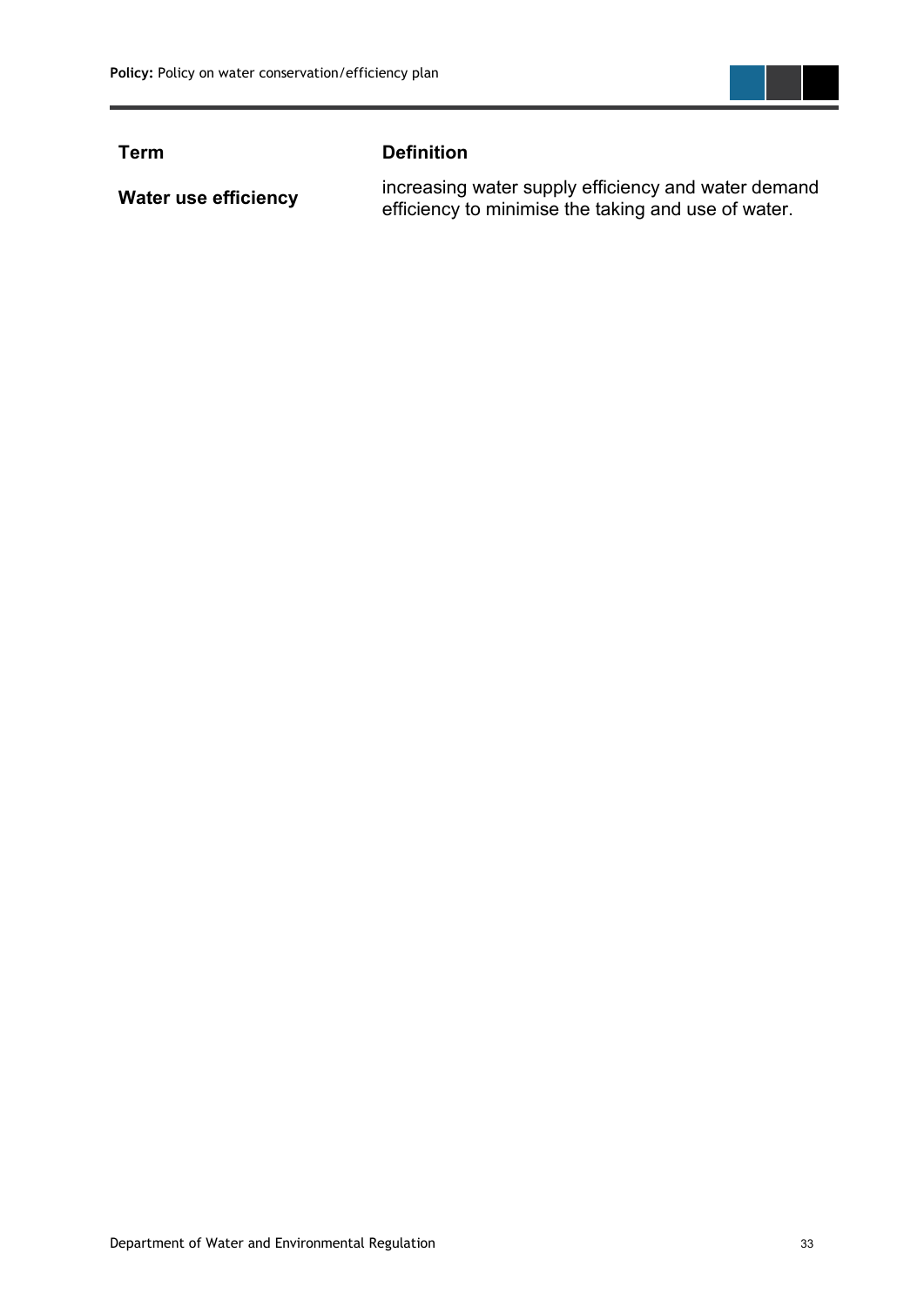<span id="page-39-0"></span>

Department of Environment 2005, *Enforcement and prosecution policy*.

Department of Water 2006, *Nutrient and irrigation management plans*, Water quality protection note WQPN 33, July.

Department of Water 2008, *Statewide policy no. 16 – Water efficiency plans – Achieving water efficiency gains through water licensing*, Department of Water, Perth. [replaced by Operational policy no. 1.02]

Department of Water 2009, *Operational policy no. 5.12 – Hydrogeological reporting associated with a groundwater well licence*, Department of Water, Perth.

Department of Water and Environmental Regulation 2020, *Policy: Water entitlement transactions for Western Australia*, Perth.

Department of Water and Environmental Regulation 2020, *Policy: Timely submission of required further information*, Department of Water, Perth.

Department of Water and Environmental Regulation 2020, *Policy: Use of operating strategies in the water licensing process*, Perth

Environmental Agency 2007, *Waterwise on the farm*, March.

Government of Australia 2006, *Intergovernmental agreement on a national water initiative (NWI)*, April.

Government of Western Australia n.d., *Rights in Water and Irrigation Act 1914* as amended.

Government of Western Australia n.d., Rights in Water and Irrigation Regulations 2000.

Government of Western Australia 2003, *A state water strategy for Western Australia, Securing our water future*.

Government of Western Australia 2005, *Government response to the report of the Irrigation Review Steering Committee*.

Government of Western Australia 2007a, *State water plan 2007*, Department of the Premier and Cabinet.

Government of Western Australia 2007b, *Western Australian government response to a blueprint for water reform in Western Australia*.

Irrigation Review Steering Committee 2005, *State water strategy, irrigation review final report*, prepared for the Government of Western Australia.

Ruscoe, P, Johnston, K & McKenzie, G 2004, *TurfSustain – A guide to turf management in Western Australia*. ISBN 0-9751155-1-0.

Sports Turf Technology 2007, *Draft model water conservation plan (WCP) for the City of Hope*, May.

US Department of Health 2007, *Water use efficiency excerpt group a public water systems*, chapters 246–290, WAC, January.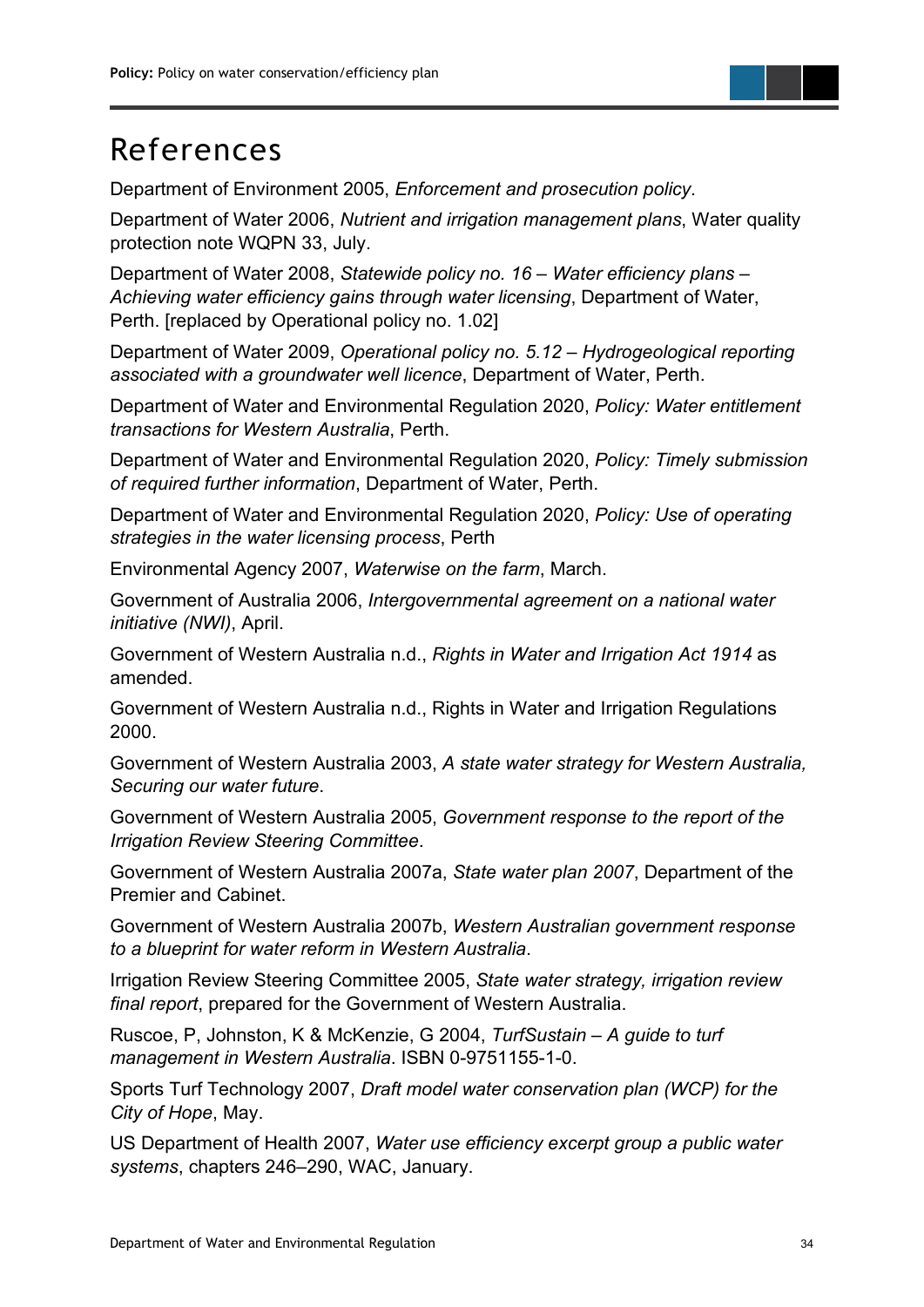

Water and Rivers Commission 2000a, *Statewide policy no. 3 – Policy statement on water sharing*, Perth. [under revision]

Water and Rivers Commission 2000b, *Statewide policy no. 5 – Environmental water provisions policy for Western Australia*, Perth. [under revision]

Water and Rivers Commission 2003, *Statewide policy no. 9 – Water licensing – Staged developments*, Perth. [under review]

Water Reform Implementation Committee 2006, *A blueprint for water reform in Western Australia, final advice to the Western Australian government*.